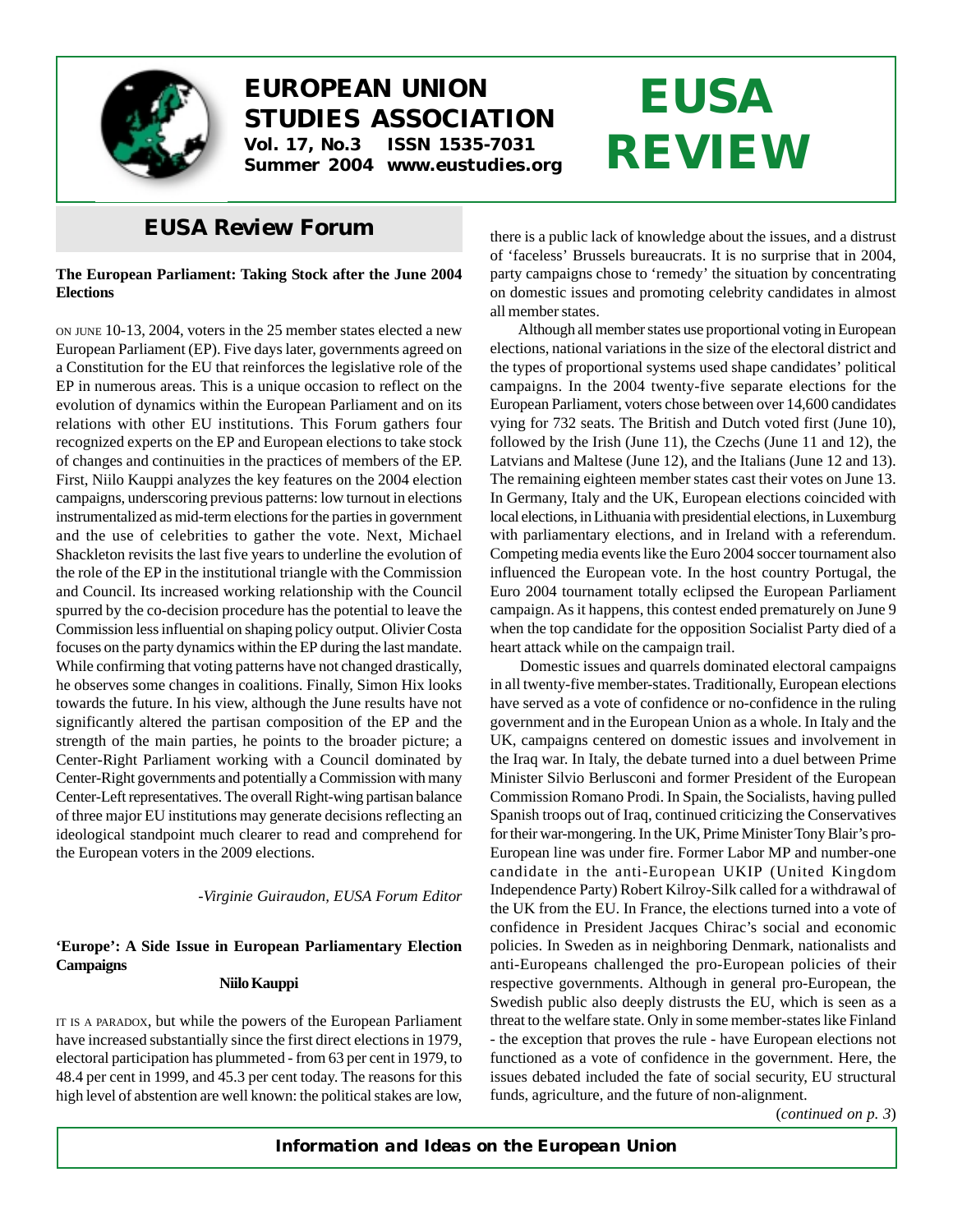The *EUSA Review* (formerly the *ECSA Review*) is published four times yearly by the European Union Studies Association, a membership association and non-profit organization (founded in 1988 as the European Community Studies Association) devoted to the exchange of information and ideas on the European Union. We welcome the submission of scholarly manuscripts. Subscription to the *EUSA Review* is a benefit of Association membership.

© 2004 European Union Studies Association

The European Union Studies Association ®, Information and Ideas on the European Union ®, State of the European Union ®, and www.eustudies.org ® are all registered trademarks of the European Union Studies Association, Inc.

#### **Managing Editor**

Joseph A. Figliulo

**Forum and Features Editor** Virginie Guiraudon (Université de Lille II)

**Book Reviews Editor**

R. Daniel Kelemen (University of Oxford) **Editorial Assistant**

Shannon Speakman

#### **2003-2005 EUSA Executive Committee**

GEORGE ROSS, Chair (Brandeis University) JOHN T. S. KEELER\*, Vice-Chair (University of Washington) KAREN ALTER, Secretary (Northwestern University) JEFFREY ANDERSON, Treasurer (Georgetown University) GRAINNE DE BURCA\* (European University Institute) VIRGINIE GUIRAUDON\* (Université de Lille II) SOPHIE MEUNIER\* (Princeton University) (\* Term runs 2003-2007) ALBERTA SBRAGIA (University of Pittsburgh) *Ex Officio*

**Immediate Past Chair (2001-2003)** MARTIN A. SCHAIN (New York University)

#### **European Union Studies Association** ®

415 Bellefield Hall University of Pittsburgh Pittsburgh, PA 15260 USA Web www.eustudies.org ® E-mail eusa@pitt.edu Facsimile 412.648.1168 Telephone 412.648.7635

# **EUSA Review <b>From the Chair**

#### **George Ross**

PLANS FOR THE March 31-April 2, 2005 EUSA Conference in Austin, TX are falling into place. There will be no shortage of exciting things to discuss as the EU continues its tumultuous changes. There are new Constitutional Treaties and Charters of Rights, tenuous ratifications, old Conventions, new member states, and a new budget package. Our contribution across the Atlantic should be new ideas. The call for paper and panel proposals is now posted on our Web site. Please help us circulate the call in your department, institution, region, continent and to other groups and organizations to which you belong. We hope for a broad representation of fields, disciplines, and perspectives. Our program committee is eager for proposals for papers and panels from the widest range of scholars, from those who study specific EU member states, those focusing on particular policy areas, to those who investigate broad theoretical questions and are trying to assess the place of the EU in the world. The participation of advanced graduate students is more than welcome, and we hope that our members will enlist their students to submit paper proposals. In addition, we welcome proposals from practitioners in business, government, and law. Austin will be awesome!

Those of you who presented and deposited papers at our 2003 Conference in Nashville, Tennessee are eligible for the Best Conference Paper Prize. EUSA is also seeking nominations for the Best Dissertation in EU Studies (in any discipline) granted at a U.S. institution. Deadline for both is September 17, 2004. In addition, at Austin EUSA will present the first EUSA Book Prize. Books published in 2003 and 2004 are eligible for this Prize and the deadline for nominations is January 15, 2005. (For nominating details and requirements for all prizes, please see p. 22 in this issue or visit our Web site.)

During the coming academic year, EUSA membership will elect new members to the Executive Committee, our governing body. Three seats will be open for terms that will run 2005-2009. Any current EUSA member (except those who have already reached the eightyear lifetime limit) is eligible to run, and may nominate him/herself or be nominated by another current member. Full details will appear in the Fall *EUSA Review*. We will also circulate details via our e-mail List Serve. Please think about whether you'd like to serve the organization as a member of our board, which meets once yearly, determines EUSA policies, and oversees programs.

We are delighted to announce the editors of the seventh volume in our distinguished series, *State of the European Union*, to be published for us by the Oxford University Press. A proposal by EUSA members Craig Parsons and Nicolas Jabko titled "What Europe for the New Millennium?" was selected and has an excellent line-up of contributors. We congratulate the editors and look forward to the new volume.

> GEORGE ROSS Brandeis University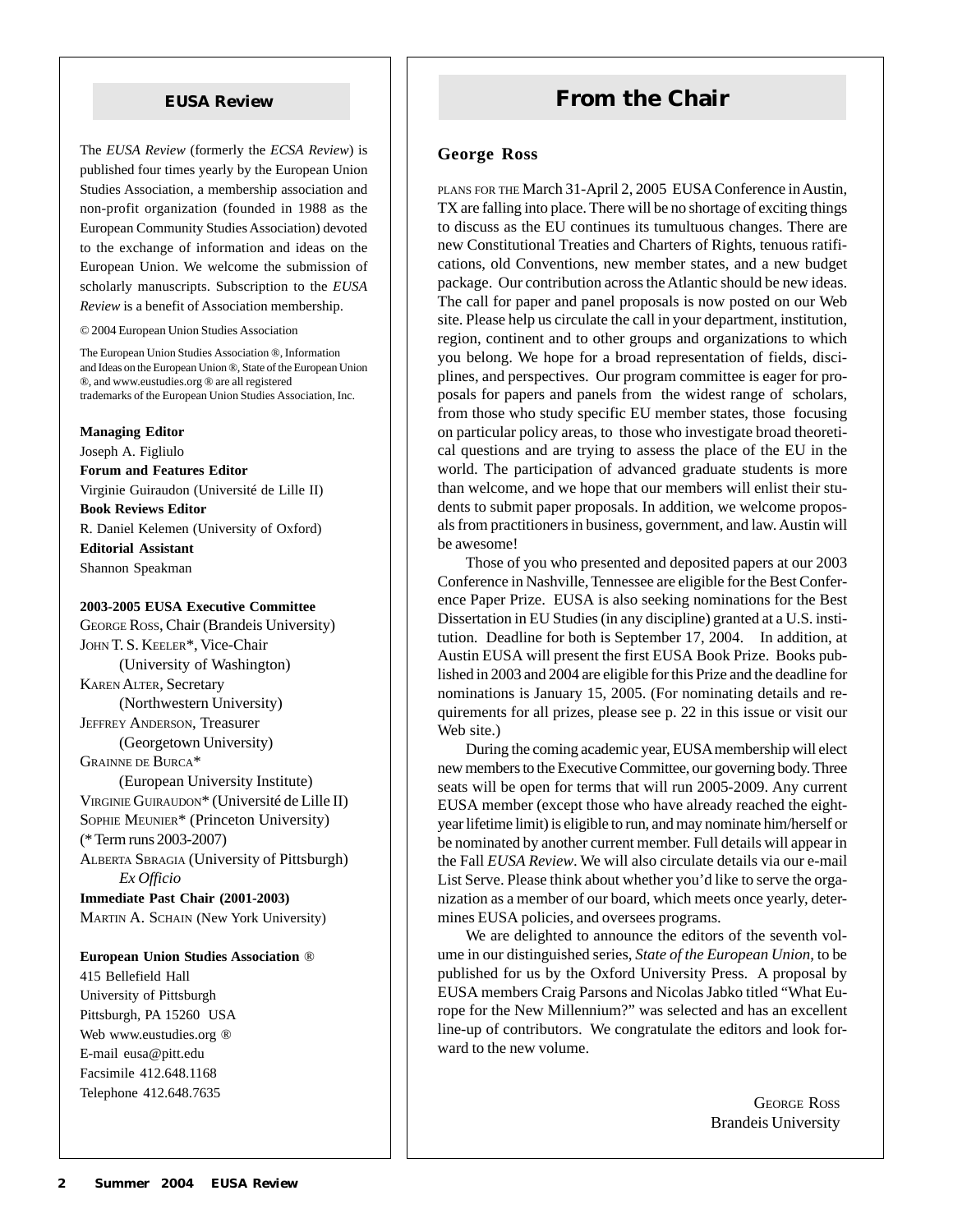#### *(continued from p. 1)*

Apart from the war in Iraq, Turkey's entry into the European Union was also on the political agenda in many member-states, notably in Austria, Greece, France, and Germany. Predictably, the German right CDU-CSU (Christian Democratic Union and Christian Social Union) opposed Turkey's accession to the European Union, whereas the Socialists and Greens on the left favored it. In Germany, the domestic political calendar also had an impact on the campaigns. The European elections were the first electoral contest on a national scale since September 2002, when Chancellor Gerhard Schröder was re-elected. The next national parliamentary elections are only in 2006. As in Poland, where premature legislative elections are anticipated, it seemed that the German European elections would serve as an 'ersatz' for legislative elections.

As to the ten new EU member-states, eight of which are from the former Communist bloc, an eagerness to join the EU was coupled with distrust toward Brussels and the older members. Exceptions were Cyprus, Malta, Hungary, and Slovenia, all Euro-enthusiasts. The Czech and Slovak electorates, on the other hand had not overcome their suspicion of politicians and their broken promises after decades of Communist rule. In the Czech Republic, the debates revolved around the future of the European Constitution and the notorious democratic deficit. In Poland nationalists and ultra-Catholics, who demanded among other things a reference to Christian tradition in the new European constitution, set out to challenge the centre-left government. For the Baltic states of Estonia, Latvia, and Lithuania, Brussels seemed abstract and far away. In Latvia especially, the European Constitution, domestic political quarrels, and social security occupied the public's attention. In some of the new European Union member states, populist discourse equated Brussels with Moscow and a loss of national sovereignty.

To grab the attention of absentee voters, parties throughout the EU recruited non-professional celebrity candidates to their lists. In Italy, Finland, Estonia, and the Czech Republic, for example, the candidates and their personal characteristics were meticulously scrutinized in the press, while important issues such the European Union's budget were hardly discussed. In Estonia, Chanel supermodel Carmen Kass was a top candidate of the rightist Res Publica list, stating that she wanted to give 'Estonia a boost' on the world stage. On the French political scene, former Finnish MEP, Finnish national icon and world rally champion Ari Vatanen set up his campaign in the south of France pole-positioned by Chirac as number two on the center-right list UMP (Union pour un mouvement populaire). Declaring that he was not political in the traditional sense of the term, his agenda consisted of defending the interests of the Provence wine growers and fishermen.

Due to the eastern enlargement of the European Union, the defense of the national interest took center stage in several previous member states. Top politicians, including French president Jacques Chirac and Finnish Prime Minister Matti Vanhanen, expressed their concern about the diminished influence of their countries' representatives in a larger European Parliament. The new French election law was also viewed in this context. Splitting the country into eight electoral districts, it was partly designed to bifurcate the political spectrum and favor the largest parties on the left and the right, the Socialists and the UMP, while disadvantaging smaller parties. To drive the message home, Chirac appealed 'in the interest

of France' for voters to cast their ballots for big-party candidates.

In sum, with opinions split over Europe within political parties, and no visible political stakes to be fought for, election campaigns centered on domestic issues and celebrity gimmicks. Indeed, the Greens were the exception in conducting a European-level campaign. Ironically, the pan-European issues most widely discussed were Turkey's entrance into the European Union and the European Constitution - two issues outside of the European Parliament's competence. Although debates did occasionally make mention of the bigger issues of foreign policy and security, economic and social policies, and the national benefits of European Union membership, they did so only marginally. Indeed, the real political outcome of these first post-euro and post 9/11 elections will depend not on any public debate, but on how the winners organize themselves politically in the post-election phase. Will the Eurosceptics form their own political group, breaking the dominance of the centre-right EPP-ED (European People's Party-European Democrats)? For this, we will have to wait until the newly elected representatives meet for the first time on July 20, to assemble a new European Parliament.

*Niilo Kauppi is Senior Research Fellow at the Academy of Finland.*

#### **The Interinstitutional Balance in the EU: What has Happened Since 1999?**

#### **Michael Shackleton**

HOW FAR HAS THE delicate balance between the European Parliament, Council and Commission been affected by the events of the last five years since the 1999 European elections and the establishment of the Prodi Commission? The answer is of more than academic interest: the activity and output of the enlarged EU of 25 will be heavily influenced by the way in which the three institutions interpret their roles and their relationships with each other.

1999 could be fairly described as the first year of "Europarliamentarism".<sup>1</sup> The Parliament's role in the institutional triangle was revolutionized. In March of that year the report of the Committee of Independent Experts set up by the EP to examine fraud, nepotism and mismanagement, notably in relation to the award of contracts, prompted the collective resignation of the Commission. The resignation took place without Parliament adopting a formal motion of censure but there was good reason to believe that it would have done so and certainly the Commission thought that it would, if it had failed to act itself.

Two months later the Amsterdam Treaty came into force and reinforced substantially the legislative role of the Parliament vis-àvis the Council. The number of areas subject to the codecision procedure under Article 251 was more than doubled from 15 to 38 (later to be increased to 43 by Nice) and the procedure itself was revised to reinforce the level of parity between the two institutions. Agreement could now be reached without Council having to adopt a common position and Council could no longer re-submit its common position if negotiations in the conciliation committee (the last phase in the procedure) were unsuccessful.

These events were the prelude to five years that have transformed the institutional landscape. Above all, in the legislative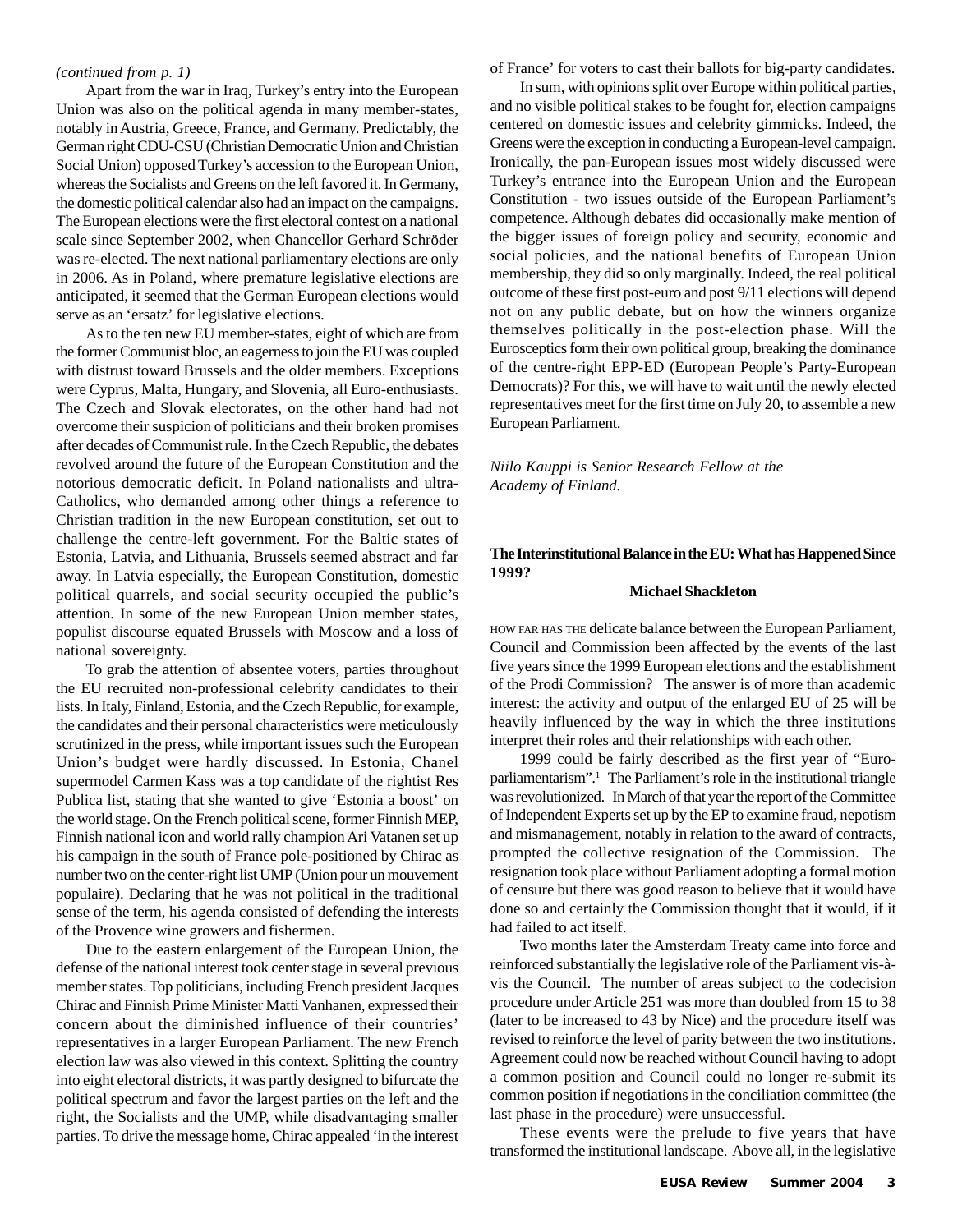domain, where the three institutions are condemned by the Treaties to work closely together, the balance has undergone significant change. Central to this change has been the dramatic reinforcement of the interaction between the Parliament and Council. They had already started to deal with each other more intensively in the Maastricht era after codecision was introduced in 1993, obliging them to negotiate face-to-face if agreement was not reached after two readings. However, following Amsterdam the number of codecision and conciliations rose dramatically with 403 legislative acts adopted up to May 2004, some two and a half times more than had been approved in the previous five years.<sup>2</sup> 84 of these acts were adopted after conciliation between Parliament and Council at a stage of the procedure when the Commission is restricted by the Treaties to the role of mediator and can no longer withdraw its proposal. For their part, Council and Parliament were obliged to have much closer contacts as they programmed their work to meet the tight deadlines laid down in the Treaties. They had to look for ways to overcome their differences across a large number of pieces of legislation, many of them having to be dealt with at the same time.

However, it was not simply the volume of legislation that drove the two institutions together. It was also the new provision that laid down that agreement could be reached at first reading without Council adopting a common position. This proved to be much more than a residual category for non-controversial issues. Nearly 30% of all codecision legislation between 1999 and 2004 was adopted in this way, the percentage rising to just under 40% in the last year of the legislature before enlargement. Both institutions perceived that the Community's legislative procedure could be accelerated in this way. At the same time, each Council Presidency could more readily manage the legislative agenda and establish a scorecard of the acts adopted during its six-month period in office. Yet such management could only work by means of close cooperation between Council Presidency ministers and officials and Members of the Parliament, cooperation that now spreads over the whole legislative period from the emergence of Commission proposals to the final phase of conciliation.

Moreover, Council came to recognize that it needed to take into account the likely attitude of the Parliament before it moved towards a first reading common position. A classic example was the Takeovers Directive. In July 2001 Parliament rejected on a tied vote the outcome of conciliation negotiations on this highly controversial piece of legislation. As a result, the legislative procedure had to begin again with a new Commission proposal. The proposal that emerged was one that met strong resistance in both Council and Parliament but negotiations took place during the second half of 2003 that allowed a directive to be adopted at first reading.

Does this mean that the Parliament is usurping the Commission's role as the Council's main interlocutor? Certainly the Commission is now at a structural disadvantage, less able to manage the direction of the legislative process. This is already clear at first reading where the Commission retains the right to modify or withdraw its proposal after Parliament has acted and before Council adopts a common position. Such a right is, however, somewhat theoretical if Council indicates it has a majority to adopt Parliament's amendments. To modify the proposal and thereby oblige Council to find unanimity would be likely to make the Commission extremely unpopular. The Takeovers Directive underlined the dilemma: Commissioner Bolkestein was strongly opposed to the deal reached between Parliament and Council but the Commission as a whole was not prepared to exercise its formal right to withdraw the proposal.

The temptation for the legislative authority to ride roughshod over the Commission has also taken more overt forms. In principle, there continues to be very broad, though not universal, support for the Commission to retain its monopoly right over legislative initiative. However, in practice, there were a number of codecision files where agreement depended on the legislation specifying when and what kind of further proposal the Commission should produce. The Commission was obliged to issue statements objecting to the practice and thereby acknowledging its lack of power to prevent an assertive Parliament from imposing its wishes in this way if Council could be persuaded that this was the price of agreement.

Parliament's willingness to contemplate infringing the right of initiative of the Commission in this way can be dismissed as an aberration restricted to isolated cases. However, it can be seen as part of a wider debate about the nature of parliamentarism at the European level. The growth of interaction between Council and Parliament has proved remarkably successful precisely because it has enabled MEPs to exercise influence in a way that was not possible when it depended on the good offices of the Commission to put its position to the Council or needed Commission support for its amendments to oblige Council to find unanimity, rather than a qualified majority, to reject them. Direct contacts have necessarily reduced the sense of dependence on the Commission and increased Parliament's sense of its own improved status.

This increase in relative status contrasts with the experience of the Commission. The Santer resignation sent shockwaves through the institution, combining a sense of injustice with a readiness to respond ever more readily to requests from Parliament to keep it informed in the interests of accountability. It would be rash to assume on this basis that the Commission has therefore effectively replaced Parliament as the junior partner in the institutional triangle. The range of the Commission's responsibilities include a wide range of tasks, such as leading international trade negotiations or taking decisions on potential abuses of competition, where it continues to enjoy a substantial level of autonomy and relative insulation from the pressures of the Parliament. However, five years of "Euro-parliamentarism" have shown the difficulty of maintaining the traditional balance between the three institutions. The assertion of the democratic principle has served to undermine long-standing conceptions of the roles that they should each play in the legislative domain, with the Commission finding itself at a growing structural disadvantage in the face of a Parliament and Council, increasingly at ease with each other.

*Michael Shackleton is a member of the European Parliament Secretariat, Brussels3*

#### **Transnational Party Dynamics in the EP Olivier Costa**

SINCE 1952, THE EUROPEAN PARLIAMENT (EP) has progressed from being an assembly, almost devoid of any real power, to being a "proper" parliament endowed with all the symbolic and institutional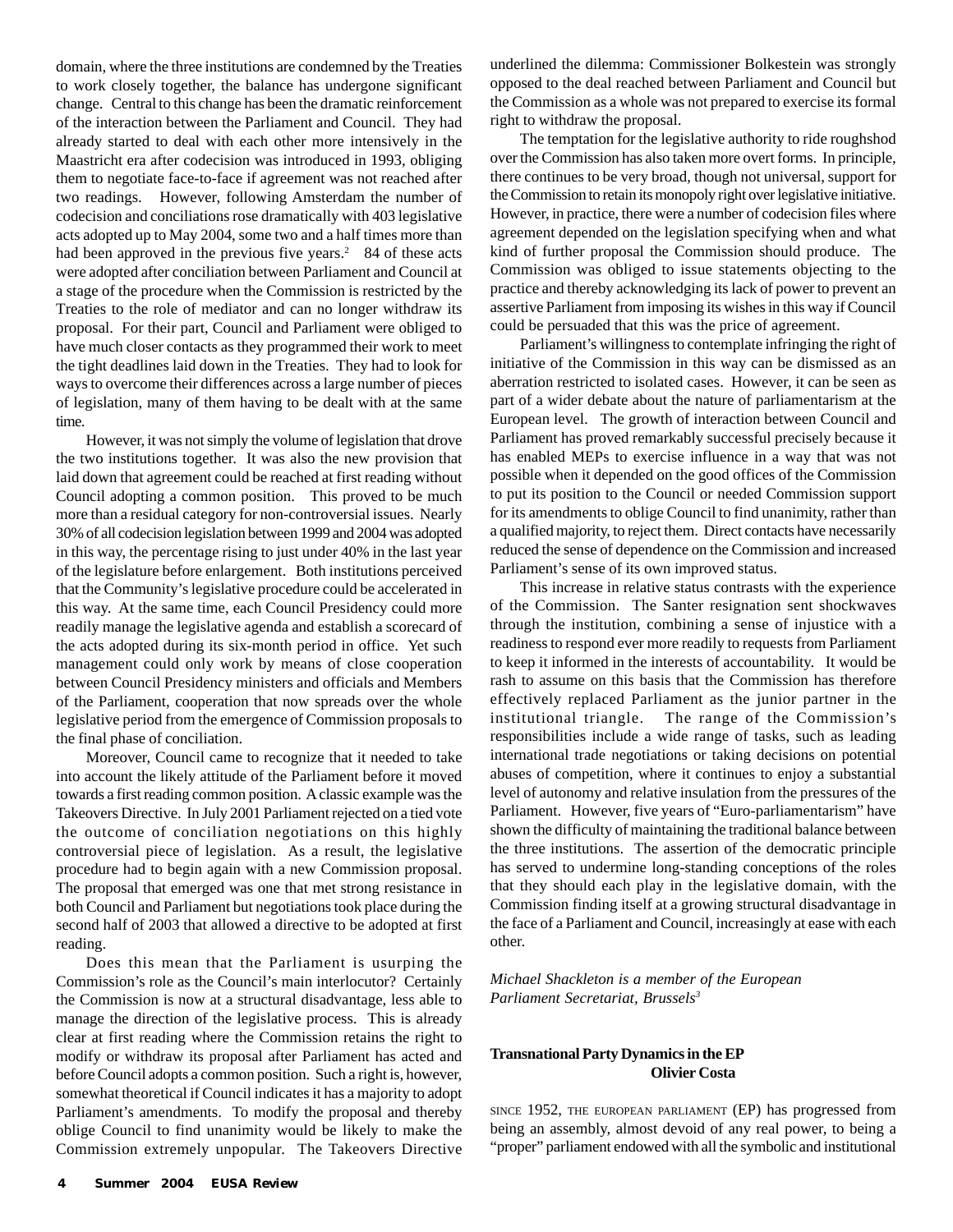attributes of an assembly in a parliamentary system. The EP has steadily increased its powers and influence during the IGCs and thanks to the efforts of the MEPs. But the electorate still does not feel really concerned, hence the significant low levels of turnout during EP elections.

Two factors may account for this phenomenon. First, the EP influence in the institutional system is hardly perceptible, mainly because there is no partisan link with the Commission. In fact, EP elections have little impact on EU politics, hence voter apathy. Secondly, the EP - and more generally speaking the EU - works in a complex and "consensus-based" way, which does not correspond to the political traditions of most member states. EU citizens are in fact shocked by the discrepancy that exists between an institutional organization close to the Westminster model and the nonmajoritarian nature of EU policy-making.

For many politicians and opinion makers, the main issue is thus to "normalize" how the EP functions - through reaffirming the left-right divide, challenging compromises endlessly renegotiated between the Socialists and the Christian Democrats and creating a stable majority coalition. Political scientists should be able to provide interesting lessons. The great majority of researchers and academics have focused their attention on the study of votes and coalitions in their approach to the EP, thus collecting a vast amount of data and detailed research on the cohesion of political groups and coalition logics within the EP<sup>4</sup>. Even in the more comprehensive works of reference that deal with the EP's contribution to democracy in the EU, most authors tackle such issues as MEP behavior and coalition formation<sup>5</sup>.

These studies highlight the great level of cohesion that exists within the main EP groups - the Group of the Party of European Socialists (PES), the Group of the European People's Party and European Democrats (EPP-ED), the European Liberal, Democratic and Reformist Group (ELDR), the Group of the Greens/European Free Alliance. This may sound surprising given the very national nature of European elections and the relative weakness of the European parties. But cohesion and party discipline are particularly strong - from 60% to 70% on average, which are remarkable results even compared with national parliaments. Figures are somewhat lower for the parties with a more anti-Europe dimension, which tend to be less ideological and more "technical" - the Union for a Europe of the Nations Group, the Group for a Europe of Democracies and Diversities, the Confederal Group of the European United Left/ Nordic Green Left. By and large, there has been quite stable cohesion until recently - with the notable exception of the EPP-ED group in which British Conservative MEPs, first elected in 1999, vie for more autonomy.

We should not draw too hasty conclusions from such statistical studies, especially if we analyze the determining factors in MEP behavior and party dynamics. Few researchers have reflected on the very notion of a "political group" when applied to the EP. They take it for granted that once a group constituted according to the rules of procedure has shown some form of cohesion, it may then be compared to any national political group. But they tend to overlook the irreducible specificities of the EP. The EP political groups do not stem from strongly organized parties, campaigning on precise platforms and maintaining strong party discipline in support of government policies. The supranational dimension of the assembly, the absence of any genuine "European" party and the nature of the relations between the EP and the Commission imply that parliamentary groups have other functions. They are mainly structures helping to make the functioning of the EP more rational, gathering MEPs according to their "preferences" and giving them some practical advantages in the exercise of their mandate. The role of the groups consists in helping common opinions emerge rather than to impose them, through negotiations and debates where the national delegations play a key role.

The word "party discipline" is thus inappropriate. We should rather speak of statistical cohesion, with few constraints. In fact, MEPs vote with their groups for other reasons - because common positions are the result of democratic negotiations or "package deals"; because they find it impossible to keep track of the multitude of reports submitted to the EP, and thus rely on their peers' opinions (more than 400 legislative acts were adopted during the last term of office); because the political groups are the main place for socializing; because cohesion is a necessary condition for the EP's global influence; because MEPs are influenced by the weight of national political traditions and practices.

The study of coalition formation is more complex. Generally speaking, the EU decision-making process requires flexible majorities in the EP, according to the various procedures, the issues at stake or the global context of negotiations. There has never really been any stable EP majority and majorities are formed for each vote. The original pro- / anti- Europe cleavage (particularly strong in the 80s when the PES and the EPP massively voted together thus assuming some form of "co-leadership" of the EP) gained momentum up to 1999.

There are three main reasons for this coalition. First, in most legislative and budgetary votes, an "absolute majority" of all MEPs - not only those who vote - is required. Second, in the EP institutional logic, where many actors have a "veto power", compromise seeking is the rule. This is especially true for final votes, much less so in the case of amendments. It also appears that the PES-EPP coalition is more effective on judicial and environmental problems than on economic ones. Finally, we must pay attention to converging opinions of the PES et EPP on European integration (which was initiated by the Social Democrats and the Christian Democrats) and on such matters as market integration, institutions or the Common Agricultural Policy.

Such a left-right alignment does not prevent political oppositions within the EP. In the 1994-1999 period, there was generally a right-wing alternative majority (an EPP-ELDR coalition) when no agreement could be found in the centre. According to analysts, the surprising victory of the EPP in 1999 meant the end of the alliance with the PES, as illustrated by the agreement passed between the EPP-ED (extended to the British Conservative MEPs) and the ELDR with a view to gaining the EP presidency which was to be held by the PES according to a "technical agreement" between the PES and the EPP.

But such an analysis should be more nuanced, for three main reasons. First, there has not been any dramatic fall in the number of joint PES/EPP-ED votes. As we mentioned earlier, both groups still vote along the same lines; this concerned 70% of the cases in the early stages of the term of office. The slightly lower rate of convergence at the end of the term may partly be explained by the approaching elections, thus inciting MEPs to give a better and more militant image of their activities, that is more in accordance with the expectations of their electorate.

Second, the PES/EPP-ED divide has widened on socio-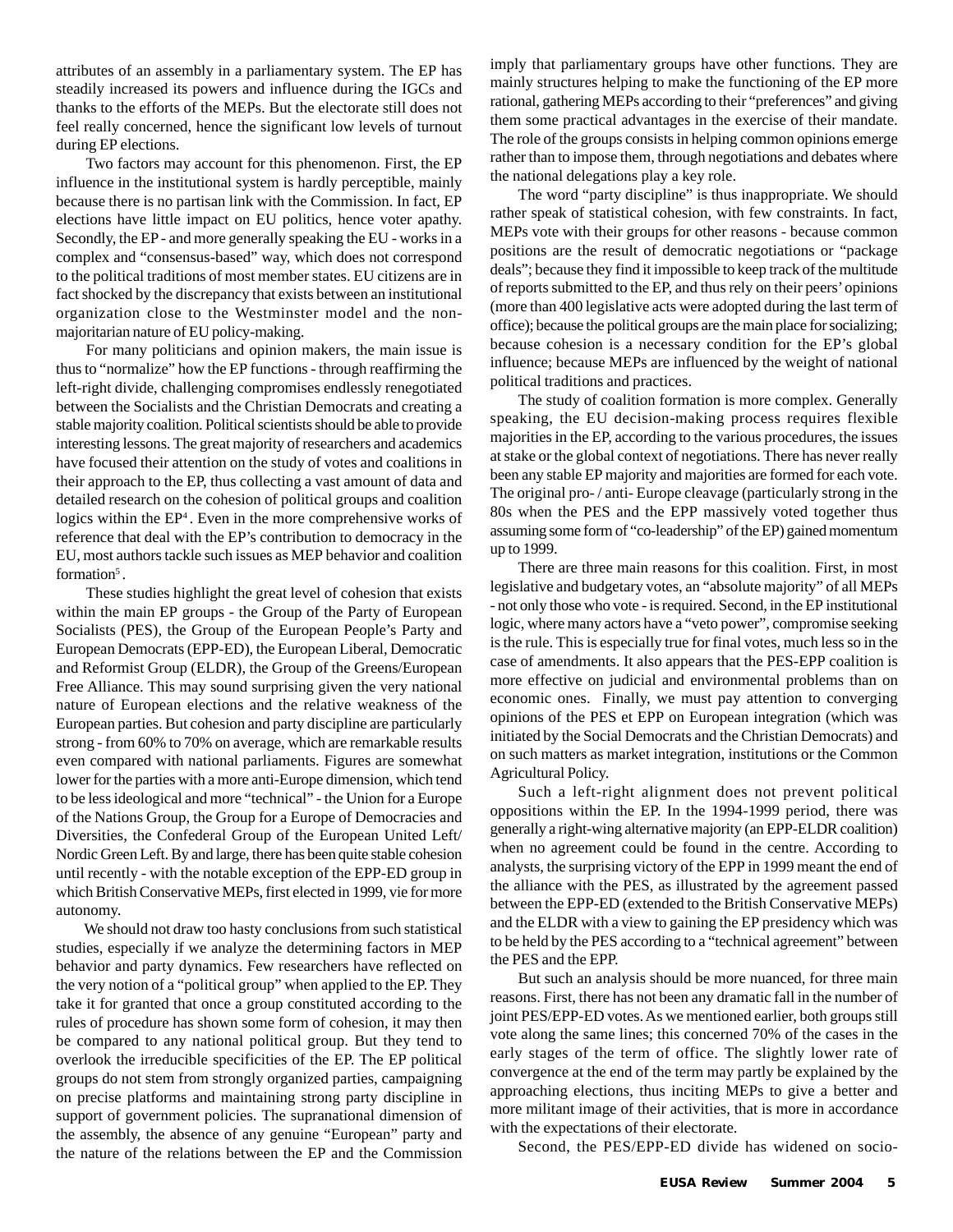economic and socio-political questions, and become more explicit in single majority votes, and finally, the ELDR now plays a pivotal role.

The impression of persistent converging opinions as expressed in the way the two main groups vote may thus be misleading and should not hide a growing left-right cleavage on a greater number of issues.

It is hard to speculate on the future evolution of the EP. EU enlargement, the results of the EP elections and their potential influence on the appointment of the new Commission, together with the possible ratification of the Constitution could drastically alter partisan dynamics within the EP, both in terms of cohesion and party relations. Though a bipolar organization is unlikely, we may well witness in the short term the formation of one or several stable alternative coalitions, on various matters, and the emergence of a stronger partisanship dimension in the relations between the EP, the Council and the Commission.

*Olivier Costa is CNRS research fellow at the Institute of Political Science in Bordeaux*

#### **The Prospect of 'United Centre-Right Government' in the EU Simon Hix**

THE IMPACT OF THE 2004 European elections on the political balance inside the European Parliament was marginal. The balance between the centre-left and centre-right in the 'Sixth' directly-elected European Parliament' (2004-09) will be almost identical to the balance in the 'Fifth' Parliament (1999-04). In both the outgoing and incoming parliaments, the three groups on the centre-right (in the EPP, ELDR and UEN) control about 50 percent of the seats, and the three groups on the centre-left (PES, Greens and Radical Left) control about 40 percent of the seats.

However, the relationship between the centre-left and centreright forces inside the Parliament and the political forces inside the EU's other two policy-making institutions - the Council and the Commission - is likely to be profoundly different in this Parliament compared to the last. There are two reasons for this.

First, whereas for most of the Fifth Parliament the Council was dominated by governments controlled by parties on the centre-left, for most of the Sixth Parliament the Council looks set to be dominated by governments controlled by parties in the centre-right. In July 1994, Social Democrats and Greens were in government in twelve of the then fifteen member states. In July 2004, in contrast, in fifteen of the now twenty-five governments are dominated by parties on the centre-right. This transformation in the political complexion of the Council is not simply a result of enlargement of the EU to ten new member states, since about half of the new member states have centre-left governments. Rather, this change results from the natural pendulum swing of government make-up in the fifteen existing EU states.

Second, whereas the 1999-04 Commission was the first to be dominated by centre-left politicians, the 2004-99 Commission will be dominated by centre-right politics. This is not simply a function of the changing colour of the governments in the Council, who pick the Commissioners. Another factor is that the next Commission will be the first to be appointed under the provisions of the Nice Treaty; where each member state has only one Commissioner. Under the previous rules, most governments in the big member state appointed one Commissioner from the left and one from the right. Hence, even if the Council was dominated by one political force, the Commission would usually be more politically balanced. However, this time, the Commission will exactly reflect the political make-up of the Council at the time of the appointment of the Commission (in the autumn of 2004). As a result, whereas twelve of the twenty members of Prodi Commission were either Socialists, Greens, or Left-Liberals (Prodi himself), the next Commission will probably contain fifteen out of twenty-five politicians from the centre-right and may even have seventeen centre-right politicians if new centreright governments emerge in Poland and the Czech Republic before the Autumn.

Hence, for most of the 1999-04 Parliament the EU experienced by what scholars of US government would call 'divided government', or what scholars in France would call cohabitation: with a Parliament dominated by the centre-right and the Council and Commission dominated by the centre-left. This had significant implications. In this period, the largest party in the Parliament, the EPP, behaved like the 'official opposition' in the EU: opposing policy and legislative initiatives from the Council and EPP as a matter of principle. This was exacerbated by the fact that the dominant national party in the EPP, the German Christian Democrats (who controlled the leader of the EPP and many of the most senior figures in the party group) were furious with the Gerhard Schröder for picking two left-wing Commissioners from Germany. Hence, the largest national delegation in the European Parliament, in the largest party group, was not represented in either the Council or the Commission.

In contrast, in the 1999-2004 Parliament, the PES group behaved like a 'minority government': eager to support proposals from 'their' Commission and Council, but lacking political support in the Parliament to push these through. Not surprisingly, this period was marked by several high-profile political battles between the Commission and the Council, on the one side, and the Parliament on the other: such as the End-of-Life Vehicles Directive, the Takeovers' Directive, and the Workers' Consultation Directive. Against the expectations of much of the theoretical research on the EU legislative process - which assumes that the Parliament is more 'integrationist' and 'regulatory' than the Council, and so is likely to accept most agreements between the Commission and the Council - in this period, the majority in the Parliament was often less regulatory than the majorities in the Council and Commission, and so was potentially closer to the Status Quo than a more 'left' proposals from the other institutions. For example, in the adoption of the End-of-Life Vehicles Directive - which set new environmental standards in the manufacturing and recycling of cars - the more 'free market' EPP-ELDR-UEN majority in the Parliament successfully watered down the highly regulatory legislative framework that had been agreed by the 'Red-Green' coalition in the Commission and Council.

Relations are likely to be dramatically different in the Sixth Parliament. For the first time since the first direct elections of the Parliament, all three legislative institutions of the EU will be dominated by a centre-right (Conservative-Liberal) majority. The prospect of such 'united government' could potential produce a dramatic change the EU's policy agenda. A centre-right coalition, led by a centre-right Commission President, an EPP or ELDR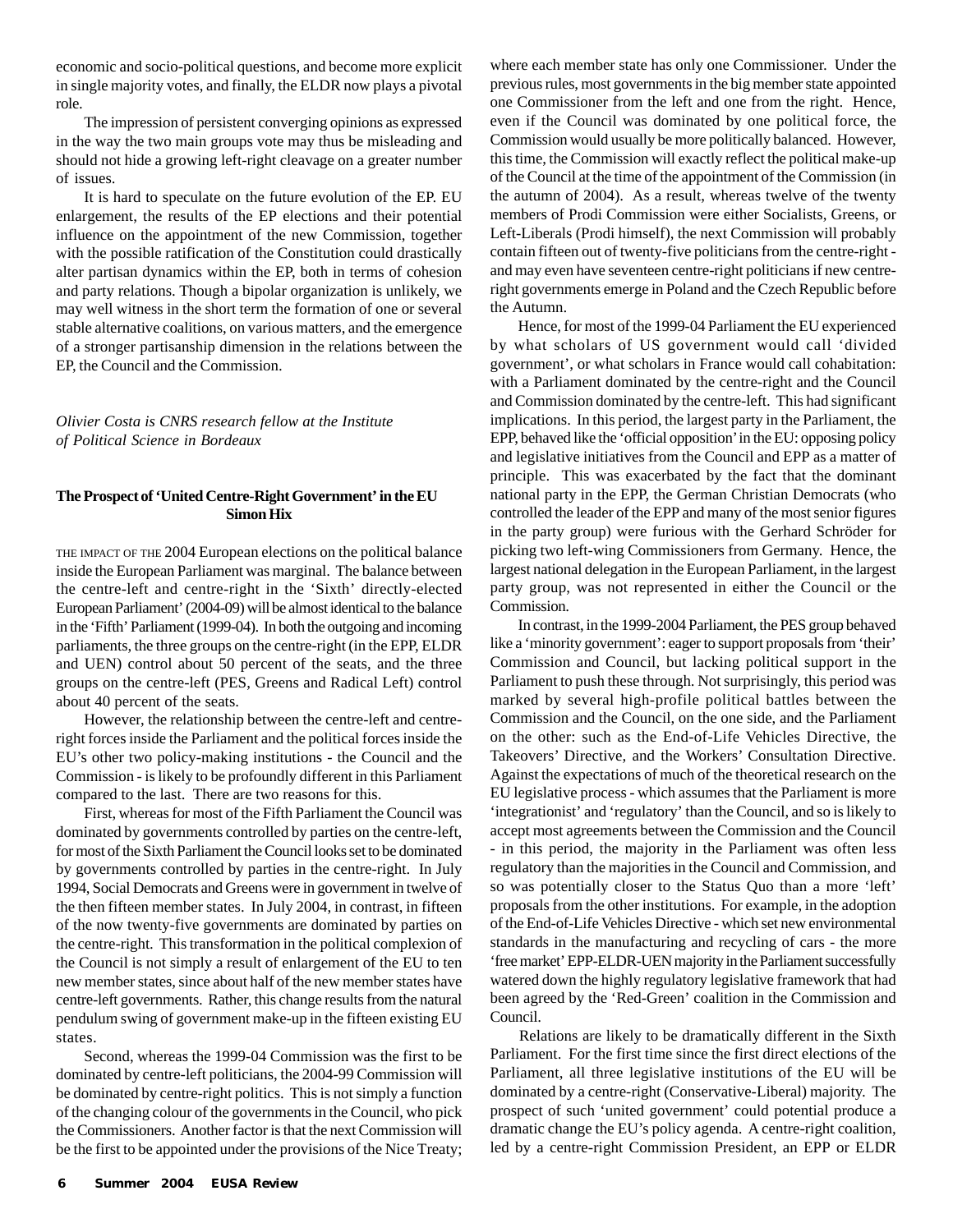President of the Parliament, together with a few key centre-right/ neo-liberal heads of government, could give real teeth to the 'Lisbon agenda' of structural economic reform. So far, the method of implementing the Lisbon agenda through intergovernmental agreements outside the EU's legislative procedures has produced few results. However, a centre-right coalition across the EU's legislative institutions could use the legal instruments in the EU Treaty, for example by adopting a Directive harmonizing labor market regulations for small and medium-size enterprises.

An 'oversized majority', under the qualified-majority rules, would still be required in the Council to adopt such legislation. But, in contrast to the previous parliament, any (liberalizing) legislative proposal from the Commission and the Council would almost certainly pass through the Parliament with only minor amendments. Also, a Liberal-Conservative coalition would not hold together on all issues on the EU's legislative agenda. Whereas Liberals (in the ELDR in the Parliament, or in the Council or Commission) might support Conservatives on market liberalization issues, they would probably join with the Socialists to block a social conservative agenda: such as restrictive EU immigration policies, or anti-environment policies.

If such 'united centre-right government' is able to push through more market liberalizing policies at the European level, what European voters will think is uncertain. On the one hand, the centreleft, who have gradually become more pro-European than the centreright in most EU member states, may return to their positions of the late 1970s and early 1980s, when Socialists opposed the EU in fear that market integration in Europe would undermine the social democratic model in many member states. A liberalizing EU might be more popular in the UK, but centre-left parties in Continental Europe and Scandinavia might gradually return to seeing the nationstate as a means of protecting social and labor regulations against global capital.

On the other hand, if the EU begins to push a particular political agenda for a period, Europe's citizens will be more aware of what the EU does and that 'politics' in the EU can make a difference. They might even react against the EU governing coalition's neoliberal policies by supporting left-wing parties in the 2009 European elections - in other words, using European elections to try to influence the policy agenda of the EU rather than the political agenda of national politics!

*Simon Hix is Reader in European Union Politics and Policy at the London School of Economics and Political Science*

### **NOTES**

<sup>1</sup> Cf. Renaud Dehousse (2000) '1999: An 1 du Parlementarisme européen' in *Pouvoirs*, 93, 197-207.

<sup>2</sup> For figures quoted here see Activity report 1 May 1999 to 30 April 2004 of the delegations to the Conciliation Committee presented by Vice-Presidents Giorgos Dimitrakopoulos, Charlotte Cederschiöld and Renzo Imbeni (PE 287.644) under Conciliations in the European Parliament Website.

<sup>3</sup> The views expressed here are strictly personal and do not represent the official position of the European Parliament.

4 For instance: S. Hix, A. Kreppel, A. Noury, "The Party System in the EP: Collusive or Competitive?" *JCMS,* 41(2), 2003, 309-331*;* A. Kreppel, *The EP and the Supranational Party System,* Cambridge University Press, 2002; T. Raunio, *The European Perspective: Transnational Party Groups in the 1989-1994 EP,* Ashgate, 1997.

5 B. Steunenberg et J. Thomassen (ed.), *The European Parliament: Moving Toward Democracy in the EU,* Lanham, Rowman & Littlefield, 2002.

#### **Results of Recent Parliamentary Elections**

#### chart here

**EDD**-Group for a Europe of Democracies and **Diversities** 

**ELDR**-Group of the European Liberal, Democrat and Reform Party

**Greens/ALE**-Group of the Greens/European Free Alliance

**PES**-Group of the Party of European Socialists

**PPE-ED**-Group of the European People's Party and European Democrats

**UEL/NGLO**-Group of the European United Left/ Nordic Green Left

**UEN**-Union for Europe of the Nations Group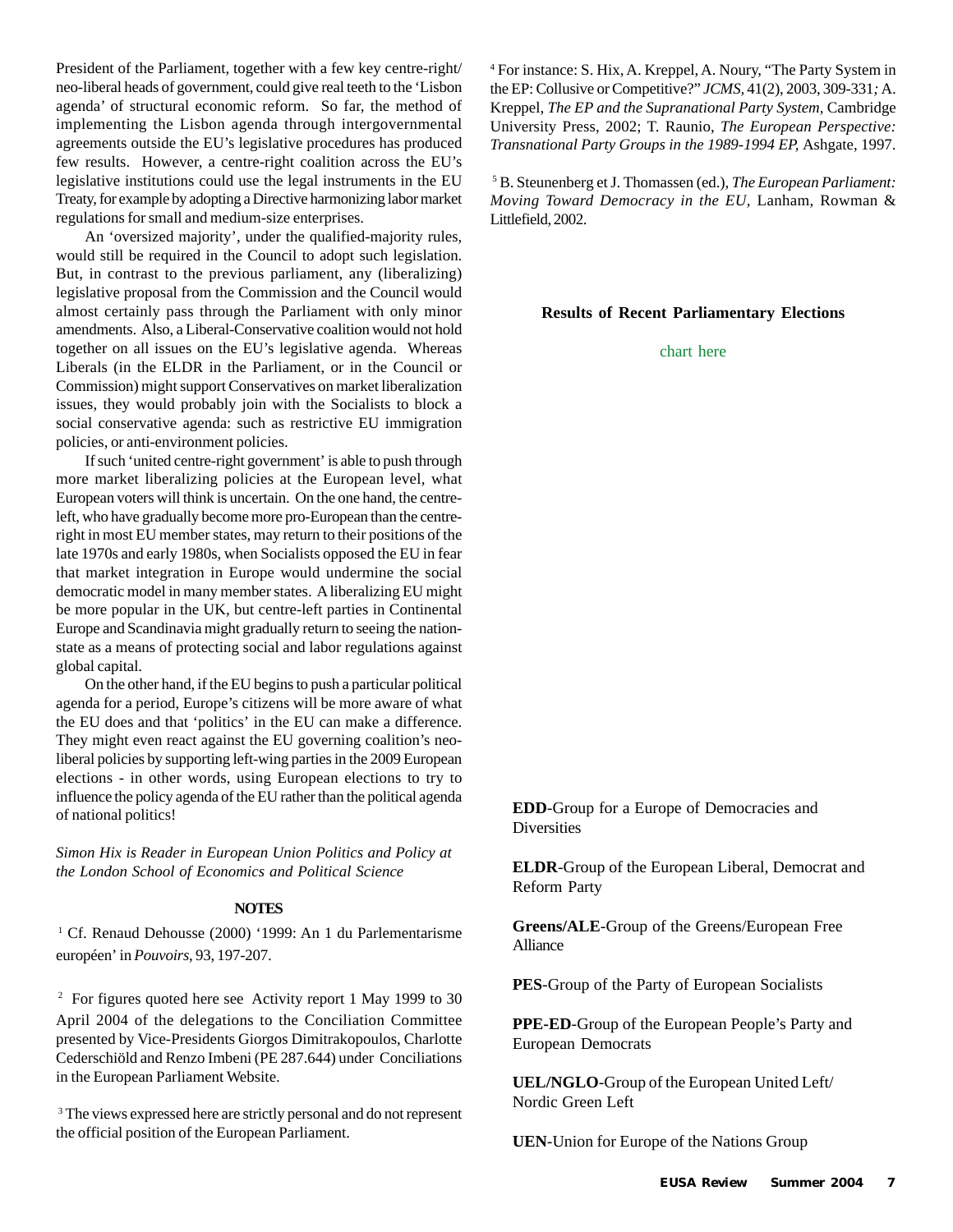

# **European Union Studies Association Ninth Biennial International Conference** March 31-April 2, 2005 Austin, Texas

Hyatt Regency Austin on Town Lake

The European Union Studies Association invites scholars and practitioners engaged in the study of Europe and the European Union to submit panel and paper proposals for its 2005 Ninth Biennial International Conference. The Program Committee plans to promote the broadest possible exchange of theoretical approaches, disciplinary perspectives and research agendas. The Committee would particularly welcome proposals that examine the impact of the EU's recent enlargement on the functioning of the Union and on the politics and societies of its new and existing member states, as well as proposals that address aspects of the EU's ongoing constitutional debate. Please note the following:

- · We welcome both paper and panel proposals, particularly those that foster transatlantic dialogue.
- · The Program Committee reserves the right to make changes in panels, including their composition.
- · All those appearing on the conference program must be current EUSA members.
- · Participants are limited to two appearances on the conference program (two papers or one paper and one discussant role; chair roles do not count toward the appearance limit).
- · We cannot honor individual scheduling requests; by submitting a proposal you agree to be available from 8:30 a.m. on Thursday, March 31st through 6:00 p.m. on Saturday, April 2nd.

The 2005 Program Committee is:

Mark A. Pollack (University of Wisconsin), Chair Gráinne de Búrca (European University Institute) Terri Givens (University of Texas - Austin) Liesbet Hooghe (University of North Carolina - Chapel Hill) Jolyon Howorth (Yale University) Frank Schimmelfennig (University of Mannheim)

The firm deadline for **receipt** of paper and panel proposals in the EUSA office is **Friday, October 15, 2004**. We regret that we cannot consider proposals received after this date. You will be notified of the Program Committee's decision regarding your proposal by December 15, 2004.

We will once again have a **poster session** option available for those (1) whose work is not yet ready for a formal paper, (2) whose paper proposals are received after the proposal deadline, and/or (3) whose paper proposal could not be coherently accommodated on an available panel.

**How to submit a paper or panel proposal**: All proposals must be accompanied by the appropriate cover sheet, posted on our Web site at **www.eustudies.org/conf2005.html**, and the appropriate abstract (see cover sheet). Proposals must be mailed to:

**European Union Studies Association 415 Bellefield Hall University of Pittsburgh Pittsburgh, PA 15260 USA**

We do not accept proposals via facsimile, e-mail transmission, or delivery to the EUSA office in person. Address all questions about the proposal process to e-mail **eusa@pitt.edu** or by telephone to **412.648.7635**.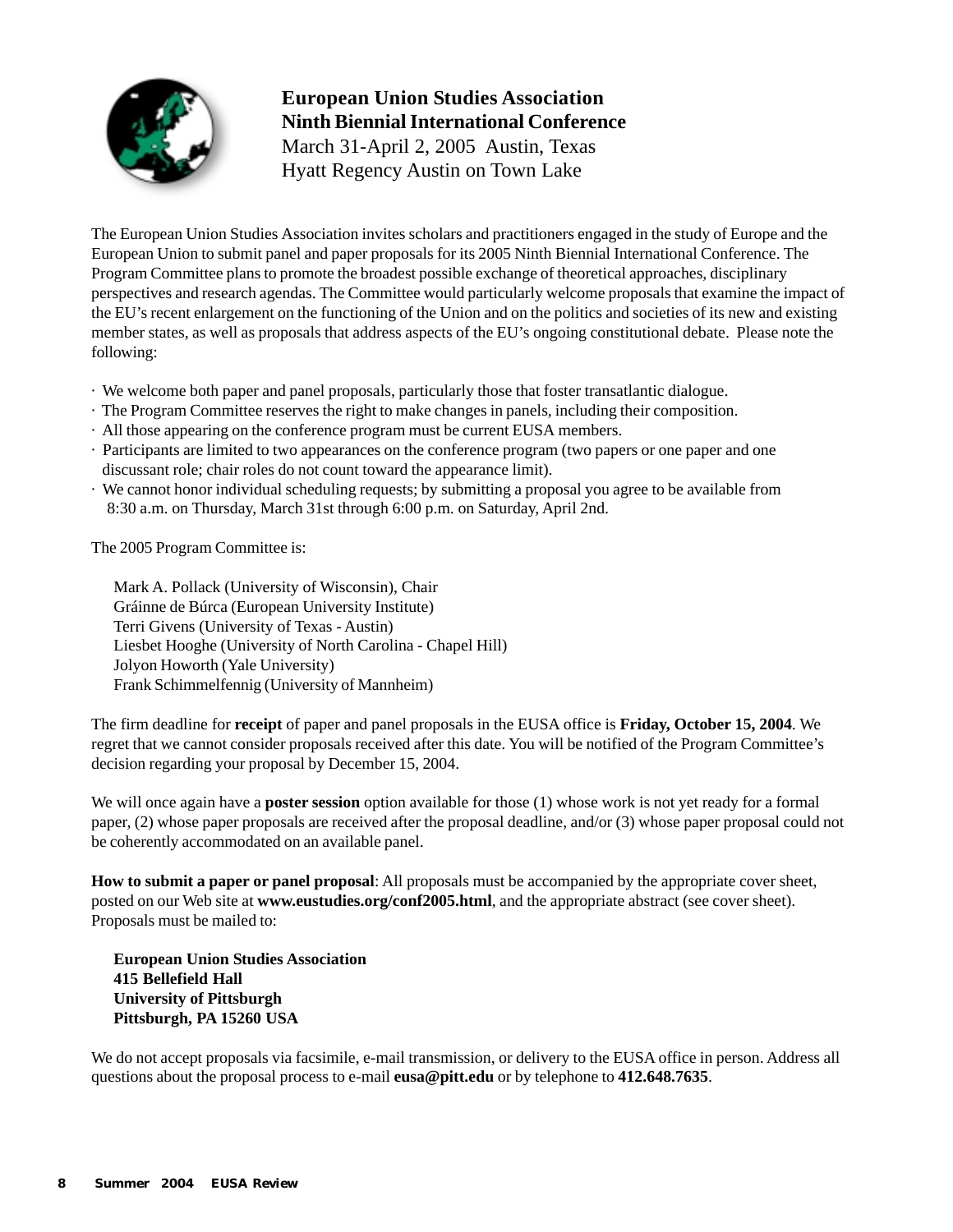# **Essay**

#### **Ireland, the EU Presidency and the Constitutional Treaty: A Triumph for Irish Diplomacy**

#### **Nicholas Rees**

THE IRISH PRESIDENCY CULMINATED in triumph with an historic agreement on the constitutional treaty and a standing ovation for the Irish Taoiseach, Bertie Ahern at the European Council on 17-18 June.<sup>1</sup> Member states and their leaders paid tribute to Bertie Ahern, Minister Dick Roche and Irish officials for their skilful and diplomatic handling of the negotiations. For federalists this marked the culmination of a long march from the early days of the draft treaty on European Union, while for intergovernmentalists it preserved the prerogative of the member states. That the agreement could be viewed as a victory by the differing sides perhaps suggests the degree to which the long journey ended in a deal acceptable to all parties. The Irish Presidency progressively narrowed the gap on a number of thorny issues, moving forward in a manner that ensured that issues were closed and not subjected to further debate. However, it was accepted that 'nothing was agreed until everything was agreed'.<sup>2</sup>

What challenges, then, did the sixth and possibly last Irish Presidency face, what were its principal objectives, and what did it achieve? The Presidency faced a busy agenda, inheriting from Italy the unfinished business of the constitutional treaty, as well as the final stages of the enlargement on 1 May, appointment of the next Commission President, European Parliament elections in early June, and preliminary discussions on the EU financial perspective. In deciding on the particular priorities for the Presidency, the annual operational programme and the Council's multi-annual strategic programme (2004-06) had to be taken into account.3 The Presidency chose in its programme, *Europeans – Working Together*, to focus on four priorities: completing a successful enlargement to include the ten new member states, the Lisbon Strategy to make Europe a more competitive economy (Working Together for Economic Growth), initiatives in the area of justice and home affairs (a Safer Union) and a range of external actions (global engagement) with a special focus on improving transatlantic relations.<sup>4</sup>

Above and beyond its stated agenda, the Irish Presidency faced the challenge of moving the Union forward on a range of others issues and ensuring that the member states worked together towards their commonly agreed goals. At times this proved difficult, given the fundamental nature of the issues under discussion in the IGC, and the desire of many states to defend their national interests. The German, French and UK mini summit held in Berlin on 19 February heightened concerns that the big three were conspiring to move ahead on their own and some states accused them of undermining the Union. However, the differences between the three states probably ensured that there was little likelihood of this happening. Similarly, meetings of the smaller states in the IGC format proved equally difficult, reflecting the shifting alliances and interests, depending on the issue under discussion.

#### **The IGC and the Constitutional Treaty**

The December European Council requested that the incoming Irish Presidency consult with partners and consider whether there was likely to be progress if the IGC was reconvened.<sup>5</sup> The Irish Presidency mandate was to listen, assess and report back to the March European Council. The Presidency faced a difficult challenge and it sought very deliberately to minimize expectations arising from this 'listening phase'. At the same time, however, it was well understood that for the Presidency getting agreement on the constitutional treaty took priority over many of the other issues on the agenda. If 80% of the constitutional treaty was agreed, the Irish Presidency was faced with dealing with some of the more difficult issues in the remaining 20%.

The first six weeks were dedicated to a series of bilateral meetings with all member states at the levels of head of government, foreign minister and officials. The objective of the Presidency was to build trust in the Irish Presidency and among the states. It had established by the European Council on 24-25 March, that agreement was possible among the states and that the IGC could be concluded by June. In its report to the European Council, the Presidency recommended reconvening the negotiations.<sup>6</sup> This was largely based on the view that the political will now existed to reach an agreement, after the change of government in Spain and the resulting willingness of the Polish government to adopt a more flexible position. Following the appointment of the new Spanish government, the Presidency engaged in a further listening phase, considering the concerns of all the states. The objective was to hold sufficient meetings to resolve issues, but not too many, to reduce the number of issues under discussion and to close off a number of issues. Early discussions between the foreign ministers took place on 16-17 April in Ireland, where the Minister for Foreign Affairs announced the timetable for the renewed negotiations. There was a further series of bilateral meetings during May, with the Taoiseach touring national capitals and meeting the heads of government. Formal IGC sessions were held at foreign minister level on 17-18 and 24 May, and on 14 June, as well as one meeting of the focal points network of officials on 4 May in Croke Park, Dublin. Prior to these meetings a mix of closed and open papers was circulated to the member states, with the objective of progressively closing off issues.

By the summit the political climate was conducive to a political agreement. Possibly, the UK decision on 20 April to hold a referendum on the treaty facilitated forward movement on the treaty, perhaps reflecting a feeling that it was 'now or never', with concerns that the treaty would not be acceptable to the UK public unless the UK government was seen to have maintained its position. Ahead of the meeting a smaller number of major open issues remained for discussion at the final IGC including the size of the Commission, voting thresholds in the Council, the number of seats in the European Parliament, a number of economic governance issues, and some minor changes in relation to the Charter of Fundamental Rights.

In the lead-up to the June European Council, the foreign ministers further discussed the remaining open issues in a revised paper on Monday, 14 June. On Wednesday, 16 June the Presidency tabled an open document detailing unresolved issues for consideration by the member states. The IGC was formally convened at 2:00 pm on Thursday, 17 June for approximately 1½ hours. This was followed in the evening by two dinners (at heads of government and foreign ministers level), at which the leaders failed to agree on a new president for the Commission and it was reported that the atmosphere was tense. By late evening there were positive signs that the number of open issues were being successfully narrowed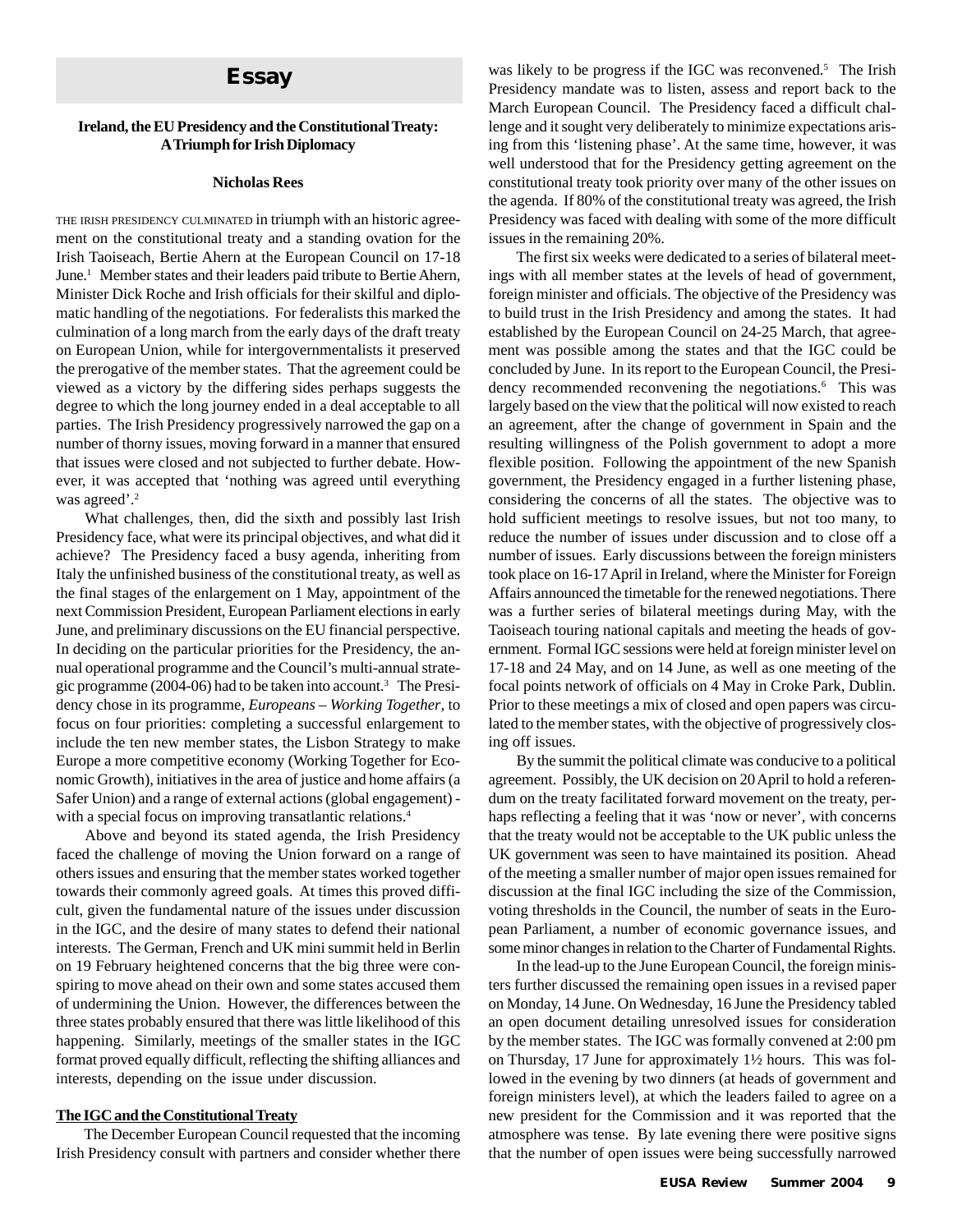down and officials worked on a final document to 4:30 am. On Friday morning the European Council convened for one hour at 10:00 am, quickly completing its business on a pre-agreed number of items, following which the IGC convened again at 11:30 am and continued over lunch. The Taoiseach and officials spent the rest of the day meeting individual or groups of member states. Following a break the IGC was reconvened in plenary session at 10:00 pm and early statements by the member states favored agreement on the constitutional treaty, except for Poland. However, by 10:30 pm, after the Presidency proposed to meet the Poles halfway, the delegations supported the agreement, with a standing ovation for the Taoiseach.

The outcome was represented as being successful by all sides. The UK government was able to report that it had successfully defended its position on the now famous 'red line issues', such as QMV in relation to taxation and justice and home affairs. Equally other states, such as Poland were also able to claim that they had retained their voting weight in the Council.<sup>7</sup> Most importantly, perhaps, French and German concerns had been addressed (the Germans, in seeking to maintain good relations with France, offered to accept a maximum of 98 seats in the EP). The smaller states could declare that their concerns over the composition of the Commission had been taken into account, on the basis that all states would be treated on an equal basis, with regard to rotation of Commissioners after 2014.

On the issue of the Commission President, however, it proved impossible to reach agreement on any initial candidate. The two most widely discussed candidates, Guy Verhofstadt (Belgium), and Chris Patten (UK), did not attract sufficient support and withdrew their names from consideration leaving potentially seven other names.<sup>8</sup> The matter was left undecided, with a proposal to consider reconvening on 29 June if it appeared that agreement could be reached on a candidate. Following further consultation by the Irish Presidency and bearing in mind the parameters for the appointment (ideally a centre-right candidate, from a smaller country, preferably northern Europe) agreement was reached on Jose Barroso, the Portuguese Prime Minister. His appointment was approved at a specially convened European Council meeting on the eve of the Dutch Presidency.

The future of the constitutional treaty, however, is far from assured, given that it must now receive the approval of 25 European states by Autumn 2006, some of whom must hold referendums. If turnout in the European Parliament elections (10-13 June), which was at an all time low at 45.5%, is in anyway a reflection of interest in Europe, political elites will face an uphill battle. The rise of Eurosceptic and Eurocritical parties in France, Sweden, the UK and Poland, amongst others, and the election of some of their candidates as MEPs, highlights new levels of distrust and opposition to Europe.

#### **Enlargement**

The Irish Presidency presided over the largest ever enlargement of the Union, culminating on 1 May with the accession of 10 new member states and a day of celebrations. As if to make-up for Ireland's earlier no vote on the Treaty of Nice, a day of welcomes in Dublin and throughout the country, aimed to involve citizens in the enlargement and make newcomers welcome to the Union. There were similar celebrations held around Europe in the existing and new member states.

Ongoing enlargement negotiations with Bulgaria and Romania reached a critical stage during the year, with most chapters closed with Bulgaria, but slower progress made on closing chapters with Romania. It was believed that the negotiations could be concluded by the end of the year and that the drafting of the accession treaty might begin in July. There were, however, warnings that the two countries would need to be prepared to assume the obligations of membership and therefore need to intensify their efforts to be ready for membership. There was progress with Turkey, wherein the adoption of a series of constitutional, political, legislative and administrative reforms have paved the way for future accession negotiations to begin in December 2004. Notably, the accession of the Republic of Cyprus was overshadowed by the failure of the UN Secretary-General's plan to resolve the long-standing conflict on the island, although the Turkish government was praised for making a positive contribution in trying to reach a settlement. Finally, the European Council in June endorsed the Commission's favorable opinion in opening accession negotiations with Croatia.

Initial comments on the effects of the enlarged Union have been positive with officials noting the willingness of new and old members to work together and avoid potential stalemates. In effect, there would appear to be a growing recognition that a Union of 25 states requires considerable self-control and that grand standing will only lead to gridlock. Hence, as a matter of practice, the usual tour de table has been abandoned in some areas, allowing work to proceed in a more efficient manner. Enlargement has, however, fundamentally changed the nature of the Union, and there is a growing realization among member states that some of the original groupings and alignments are changing. Notable trends would seem to include a closer level of cooperation between the Nordic and Baltic states, as well as among the Visegrad states and Austria, as well as renewed Franco-German cooperation. Equally, Britain has been more closely cultivating links with the new accession states, recognizing that these states share many of its security concerns, lean towards the Atlantic alliance, and are likely to be staunch defenders of national sovereignty.

#### **The Lisbon Strategy9**

The Presidency's focus on the Lisbon strategy reflected a desire to make progress on economic issues, jobs and social cohesion. It was, perhaps, a relatively safe agenda for the Irish Presidency, and an area in which other member states might share a common interest in prioritizing employment, competitiveness and the like. There was also a concern in other European states that the Lisbon process was stalled, as member states were not implementing policy and measures to ensure that the objectives of the process could be attained. It was an agenda that suited the Fianna-Fáil/Progressive Democrat government, as it matched their domestic economic priorities, with Ireland's desire to stimulate further European economic growth after the economic down turn of 2000- 02 in the Irish economy.

The Spring European Council in March, while overshadowed by the Madrid bombing and the discussions concerning the reconvening of the IGC, did make progress on the Lisbon Strategy focusing on delivery and implementation. It was agreed that a high level group to be chaired by Mr. Wim Kok, the former Dutch PM, would make recommendations on measures to ensure that the objectives of the process be achieved. In June the European Council endorsed the draft update on the broad economic policy guidelines,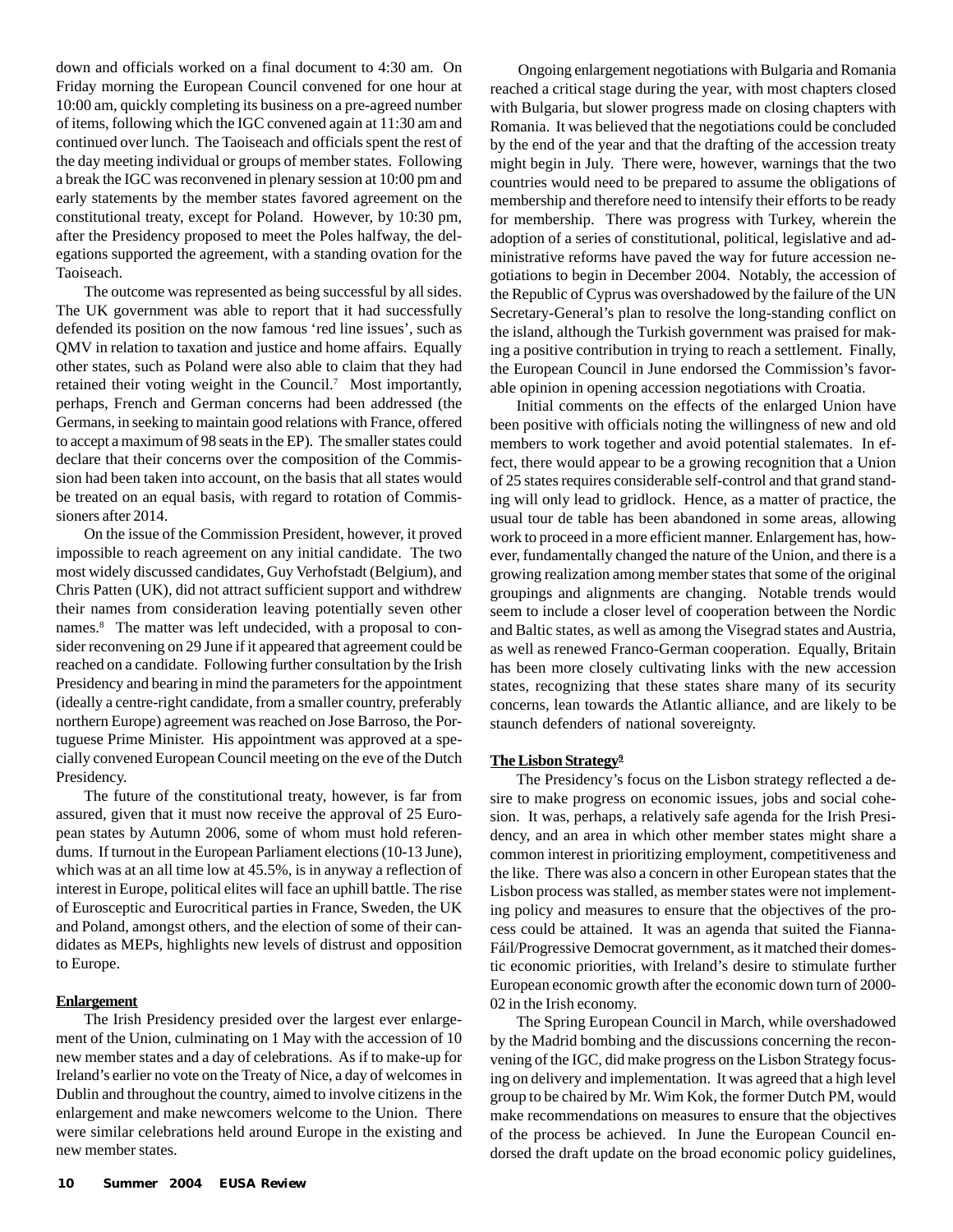which included references to the Eurozone and the draft employment guidelines. The Presidency also recorded progress in a number of areas relating to the Lisbon agenda including the financial services action plan, European health card, legislation relating to the mobility of citizens, businesses and services, intellectual property rights (but not on a Community patent), consumer protection, environmental protection, and infrastructural development (e.g. TENs). The European Council supported a proposal to establish a European Gender Institute and requested the Commission to draw up proposals to move this initiative forward.

#### **Financial Perspectives**

The Presidency was responsible for initiating discussions in the Council on the future financing of the European Union after 2007, based on the Commission communication of 10 February. The Presidency's main task was to undertake preliminary discussions on the financial perspective, consider the views of the member states, and identify key issues. In December six of the member states in a letter to the Commission demanded that EU expenditures not exceed 1.0% of GNI thereby reducing the EU budget and effectively limiting their own contributions.<sup>10</sup> The Commission in its February communication proposed a 'large' budget of 1.14% of GNI, rising to 1.24% of GNI (2007-13), in order to meet the increased costs of enlargement. The budget proposals focused on three priorities that included the Lisbon agenda, the completion of an area of freedom, justice and security and Europe as a global partner. The Commission defended its position, arguing for a larger budget, at the European Economic and Social Committee conference in May. The June European Council noted the Irish Presidency's Analytical Report on the issues and positions of the member states and on its feedback to the Commission. In essence, the member states remain divided over the future budgetary perspective and opposed to any European tax, although a political agreement will need to be reached on a new financial perspective by mid-2005, as it must be adopted by December 2005.

#### **Area of Freedom, Security and Justice**

The Presidency achieved a number of its objectives in relation to building a common area of freedom, security and justice as part of the commitment to the Tampere programme. The objectives of the programme included creating a common European asylum system, strengthening law enforcement cooperation and the fight against crime and terrorism, and improved access to justice for citizens of the Union. During the Presidency, agreement was reached in the area of immigration and asylum on a new directive on Asylum Qualifications and political agreement on an Asylum Procedures directive, as well as agreement on a directive on the admission of third country nationals for studies and related purposes (research). Other measures adopted included a regulation on a European Enforcement Order for uncontested claims and agreement on a framework decision concerning mutual recognition of confiscation orders. The Presidency progressed work on the creation of a European Borders Agency, which should be up and running by 2005, and proposed that the implementation of a plan for the management of maritime borders be reviewed.

In relation to terrorism, and on foot of the Madrid bombings, the European Council at its March meeting adopted a Declaration on Terrorism (25 March). The Presidency appointed a EU counterterrorism coordinator, Mr. Gijs de Vries, a Dutch politician, to improve the coordination and the visibility of the EU's actions.<sup>11</sup> Commenting later in the year, de Vries was critical of member states for failing to implement the counter-terrorism measures. The June European Council agreed that it would review every six months the Action Plan/Roadmap to ensure that progress was being made in fighting terrorism and to give impetus to the process. Other initiatives agreed included the completion of work on a directive to compensate the victims of crime; a regulation on new functions for the Schengen Information System, and a Council decision on a new Visa Information System. The Counter-Terrorism Task Force (Europol) was re-established (although no head was appointed) and it was agreed that the heads of the security forces would meet on a regular basis in a group format. Whether renewed efforts in these areas will lead to implementation by the member states remains to be seen, given that past experiences with the European arrest warrant have not been very positive.

Finally, the June European Council endorsed the report by the Secretary-General/High Representative on integrating into the Council Secretariat an intelligence capability in relation to terrorist threats. Notably the Austrian and Belgian proposal for a European intelligence agency and the Commission proposal for an information exchange were rejected, reflecting the sensitivity of this area. Instead, the EU chose to expand the Situation Centre (SitCen), extending its remit to assessment of external as well as internal threats.

#### **External Relations**

The Presidency made progress on a number of policy areas. On the near abroad, the European Council formally endorsed the Commission's proposals for a new European neighborhood policy at its June meeting, marking the Union's intention to create a zone of security, stability and prosperity on its doorstep on the basis of partnership and shared ownership and building on the values of democracy and human rights. It was agreed that action plans be negotiated with all Euro-Mediterranean partnership countries that have association agreements with the EU. The European Council endorsed the Presidency's report on the EU's Strategic Partnership with the Mediterranean and Middle East. In relation to the Western Balkans, it adopted a comprehensive policy on Bosnia and Herzegovina.

There was progress on EU-Africa dialogue at the Ministerial Troika meeting on 1 April in Dublin and further support for the African Union (including the launch of the African Peace Facility). The Presidency also hosted a Ministerial Conference on HIV/ Aids in Europe and Central Asia in February in Dublin Castle and led to a Declaration calling for effective leadership prevention, help for those suffering from HIV/AIDS and a partnership approach. Issues that continued to be of particular concern included the situation in Sudan, where the EU supported the efforts of the African Union, and in the Democratic Republic of Congo, where continued fighting and violence threatened the fragile peace agreement.

At its June meeting the European Council adopted a declaration on Iraq affirming its commitment to the restoration of Iraqi sovereignty and its support for the UN resolution 1546 and supported the Commission's communication on "The EU and Iraq – a Framework for Engagement". The European Council welcomed developments in the Middle East Peace process, especially the prospect of Israeli withdrawal for the Gaza Strip, but expressed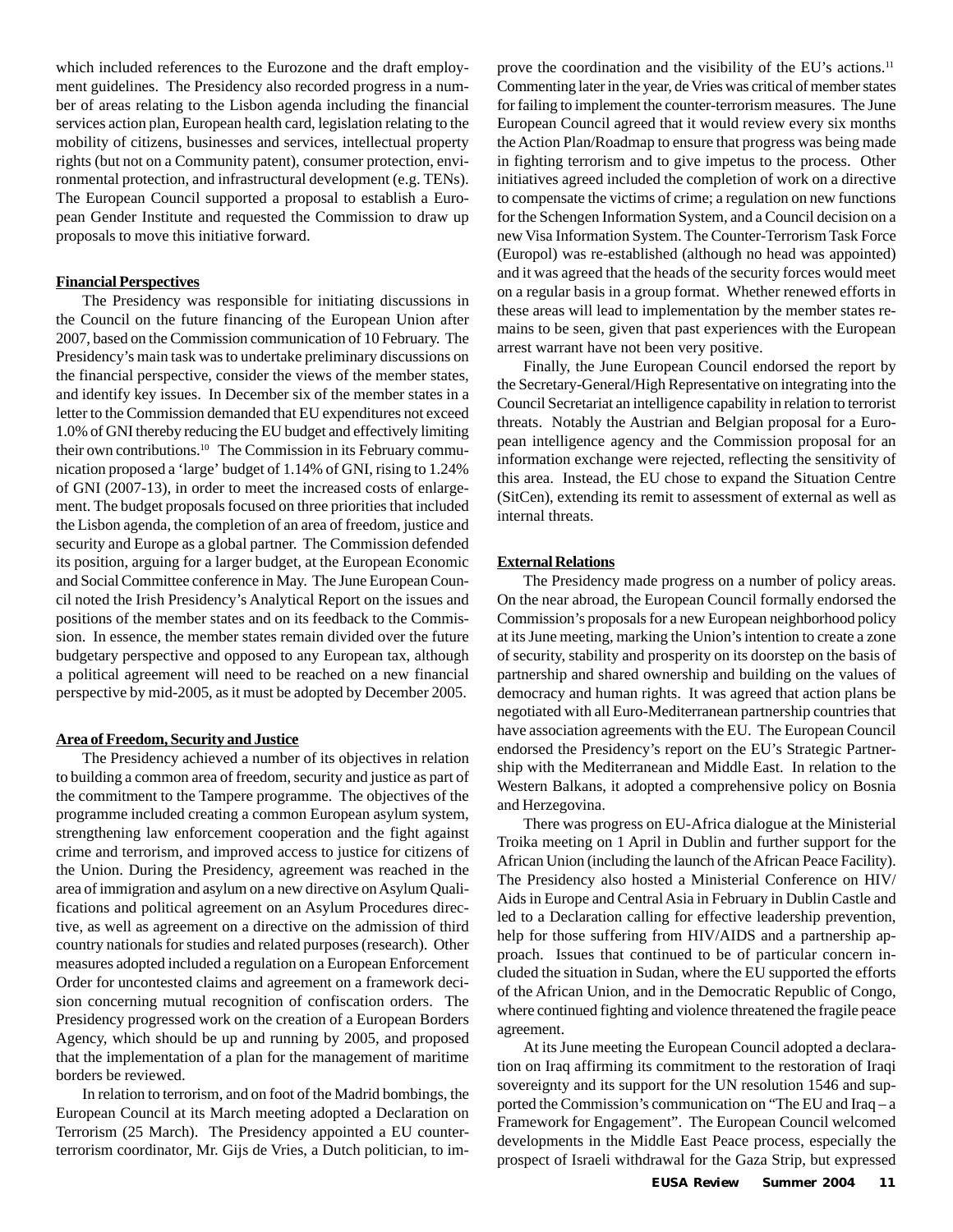concern at the humanitarian situation in the occupied Palestinian Territories.

A key objective of the Presidency was to improve and enhance transatlantic relations in the aftermath of the war on Iraq. The Irish Presidency was well placed, as a trusted US partner, but not a military ally, to move the agenda forward, especially on economic and business issues. Notably, Ireland saw itself playing a bridging role in encouraging the USA to work in cooperation with the UN and support multi-national cooperation. The success of UN resolution 1546 on Iraq was seen as highlighting the US's willingness to participate in the UN. Ireland has played an important part in trying to rebuild US-EU confidence, although domestically this was problematic for the Irish government. The EU-US summit, hosted in Dromoland Castle on 26 June, while met with public protests and adverse media commentary in Ireland, was diplomatically a success. However, at an international level, holding the summit in Ireland provided the US with an opportunity to stress its commitment to international obligations, and to highlight its support for the European Union.

Aside from these issues the Presidency hosted and participated in number of high-level summits including the EU-Canada Summit (18 March), the EU-Russia summit (21 May), EU-Latin American and Caribbean Summit (28-29 May) and the EU-Japan Summit (22 June).

#### **ESDP**

At the outset the Irish Presidency was tasked with making concrete proposals in relation to the European Security Strategy. Initial work focused on developing effective multilateralism with the UN; the fight against terrorism; a strategy towards the Middle East; and a comprehensive policy on Bosnia-Herzegovina. In relation to multilateralism, the Irish Presidency contributed to the UN Secretary-General's High Level Panel on Threats, Challenges and Change in Support of a strengthened UN and also made significant progress on EU-UN cooperation in crisis management. In relation to the latter, the Presidency hosted a conference to consider in what ways the EU might support crisis management operations, including the possible provision of a rapid reaction force and/or an 'over the horizon force'. The Irish Minister for Foreign Affairs, Brian Cowen, at the end of the Presidency (22 June), met with Secretary-General Kofi Annan in New York to brief him on developments during the Irish Presidency, reviewing the EU's contribution to the High Level Panel and considering how the EU could militarily help the UN with peacekeeping.<sup>12</sup>

The Presidency also addressed the issue of capabilities endorsing the Headline Goal of 2010, whereby the Union will be able to deploy a 60,000 rapid response force for crisis management and furthering discussions on the battle groups concept. Progress was made on an Action Plan for Civilian Crisis Management (a conference on conflict prevention and the role of NGOs and civil society was held 31 March – 2 April in Dublin), as well as further actions in support of conflict prevention (e.g. EU Guidelines on Human Rights Defenders and a strategy for the implementation of EU Guidelines on Children and Armed Conflict). The European Council agreed on how sanctions might be used more effectively in support of multilateralism. The Council agreed a Joint Action leading to the establishment of the agency in the field of defense

capabilities, development, research, acquisition and armaments.

Further progress was made on the establishment of a civilian/ military planning cell within the EU Military Staff, on the establishment of a small EU cell at SHAPE and NATO liaison arrangements with the EU Military Staff. It was agreed that further work should go ahead on establishing an operations centre and this should be available by 2006 (see European Council conclusions on "European Defence: NATO/EU consultation, planning and operations"). Such a facility, however, is not seen as a standing HQ and national HQs remain the main means for managing autonomous military operations.

At an operational level, agreement was reached on launching the EU's first Rule of Law mission in Georgia and further preparation was made for an anticipated ESDP operation in Bosnia and Herzegovina, depending on agreement being reached at the Istanbul NATO summit (28-29 June) to terminate the SFOR operation. The European Council endorsed progress made during the Presidency on combating terrorism, including the March Declaration and concrete actions on asylum, border controls and drug trafficking. The meeting committed the EU to fighting weapons of mass destruction and supported its report on the implementation of EU policy on proliferation.

#### **Conclusion**

As Irish officials pack their bags for the summer, they will undoubtedly feel that the Presidency was a success, both in making progress on the presidency's priorities, and in concluding the negotiations over the constitutional treaty; a not inconsiderable achievement and a triumph for Irish diplomacy. Equally, as their counterparts in other member states and the EU's institutions clear their desks (except for the Dutch!), they will also conclude the Irish did a good job and lived up to their reputation as skilful negotiators. Ireland's partners have been fulsome in their praise of the Irish Presidency, with President Chirac commenting that it has been the best-run presidency he has ever witnessed. It was a well-run presidency and the diplomatic corps did an incredibly good job with relatively scarce resources. For example, Ireland had only three officials working on the IGC negotiations, whereas Sweden had six officials assigned to this task. As has been the case in the past, small states have often been more successful in managing the presidency than have been some of the larger states.

> *-Nicholas Rees, Jean Monnet Professor, Jean Monnet Centre for European Studies, University of Limerick, Ireland*

#### **Notes**

<sup>1</sup> For an early evaluation see David Phinnemore, 'The Treaty establishing a constitution for Europe: an overview' The Royal Institute of International Affairs, June 2004 (accessible at www.riia.org).

2 Planning for the Irish Presidency began in 2001 and was undertaken by means of an interdepartmental planning group working on the logistics, while a further group worked on the policy issues. Each group reported to the Cabinet Committee on European Affairs, chaired by Dick Roche, Minister for European Affairs. Notably the staff in the Permanent Representation in Brussels was doubled to 160 people for the Presidency.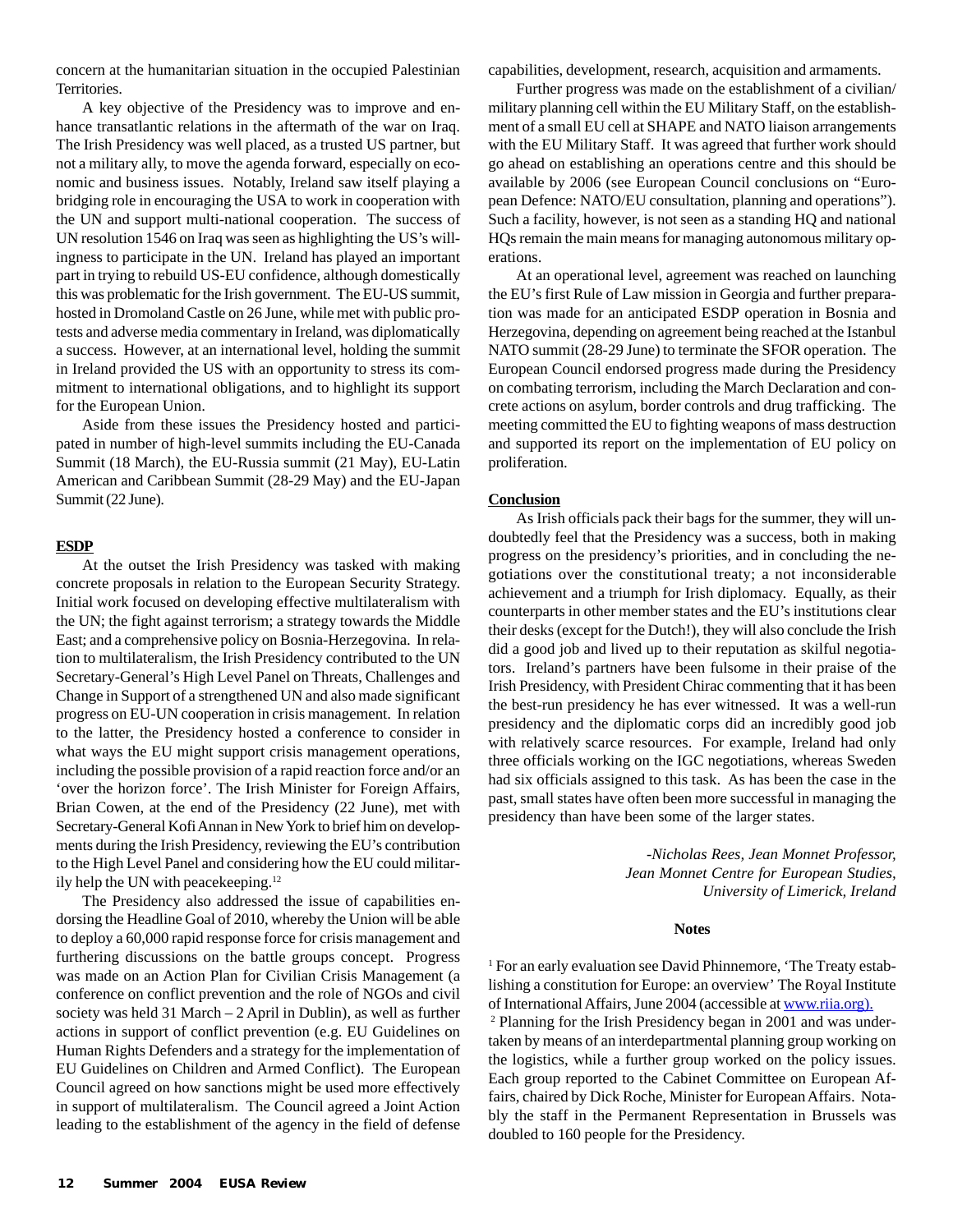<sup>3</sup> The European Council at its meeting in Seville (June 2002) agreed to adopt multi-annual work programmes to improve continuity between presidencies. The Council's first multi-annual programme, agreed by the six presidencies for the period 2004-06, was prepared by the six member states in consultation with the Commission. The annual operating programme, "The Union in 2004: Seizing the Opportunities of the Enlarged Union", was the second such programme, building on the experience of the Greek and Italian Presidencies (Council of the European Union, No. 16195/03, 19 December 2003). <sup>4</sup> See Irish Presidency Web site: **www.eu2004.ie**, as well as that of the Institute of European Affairs (Dublin), www.iiea.com and the UK Federal Trust www.fedtrust.co.uk/eu\_constitution.html, for further commentary on the Presidency and IGC negotiations.

5 See the Institute of European Affairs (Dublin) *Irish Presidency Updates* on www.iiea.com.

6 See Report on the Intergovernmental Conference, European Council, 25-26 March 2004, (CIG 70/04).

7 The new agreement means that decisions will require a double majority of 55% of member states representing 65% of the EU population from 2009, with the support of at least 15 member states. For further details see Phinnemore (Footnote 1).

8 See the *Irish Times*, 21 June 2004.

9 The Lisbon Process aims to make the Union the most competitive economy by 2010. The Lisbon Process, which is largely intergovernmental, involves a mix of peer review, exchange of best practice and the open method of coordination.

<sup>10</sup> The six member states are the UK, France, Germany, the Netherlands, Sweden and Belgium. See *European Voice*, 10-16 June 2004.  $11$  The position resides in the Council of Ministers and operates under the Secretary-General/High Representative.

12 See report in the *Irish Times*, 23 June 2004.

The *EUSA Review* follows an annual calendar of announcements and listings organized in four topic areas:

| Winter: | <b>EU-Related Academic Programs-degree</b> |  |
|---------|--------------------------------------------|--|
|         | or certificate-granting, worldwide;        |  |
| Spring: | EU-Related Web Sites;                      |  |

- **Summer**: EU-Related Organizations (academic and professional associations or independent research centers with significant EU aspects in their missions);
- **Fall**: EUSA Members' Research Notes (EUSA members' current EU-related research projects, with particular attention to funded projects).

We list EU-related conferences and calls, fellowships and scholarships and publications (books, journals, working papers) in every issue of the *Review*. Send brief announcements by e-mail to eusa@pitt.edu or by mail to EUSA, 415 Bellefield Hall, University of Pittsburgh, Pittsburgh, PA 15260 USA.

#### **EUSA Lifetime Membership**

#### *What is it?*

Simply put, it is a one-time dues payment to EUSA of US\$ 1500.

### *What does it include?*

The Lifetime Membership includes all regular membership benefits for life. Among those benefits currently are subscription to the quarterly *EUSA Review,* receipt of occasional EUSA monographs, discounted registration rates at the EUSA International Conference, subscription to our e-mail List Serve, and the opportunity to join EUSA interest sections.

#### *Are there any other benefits?*

By making a one-time membership payment, you not only avoid the task of renewing each year, but gain the twin advantages of securing lifetime membership at today's dollar values *and* avoiding future dues increases.

#### *Who should do this?*

Any person wishing to support the endeavors of the European Union Studies Association the fostering of scholarship and inquiry on the European integration project. For U.S. taxpayers, an additional benefit is a receipt for a one-time \$500 charitable contribution to EUSA, tax-deductible to the extent allowed by law (reducing your tax liability for the year in which you become a Lifetime Member).

#### *How do I become a Lifetime Member?*

Simply mail your check, in US\$ and made payable to "EUSA," to the European Union Studies Association. (We can not accept lifetime membership payments by credit card.) We will send you a receipt and letter of acknowledgment.

#### *Will my Lifetime Membership be publicly recognized?*

Yes, EUSA Lifetime Members will be listed in the *EUSA Review* and in our printed, biennial Member Directory.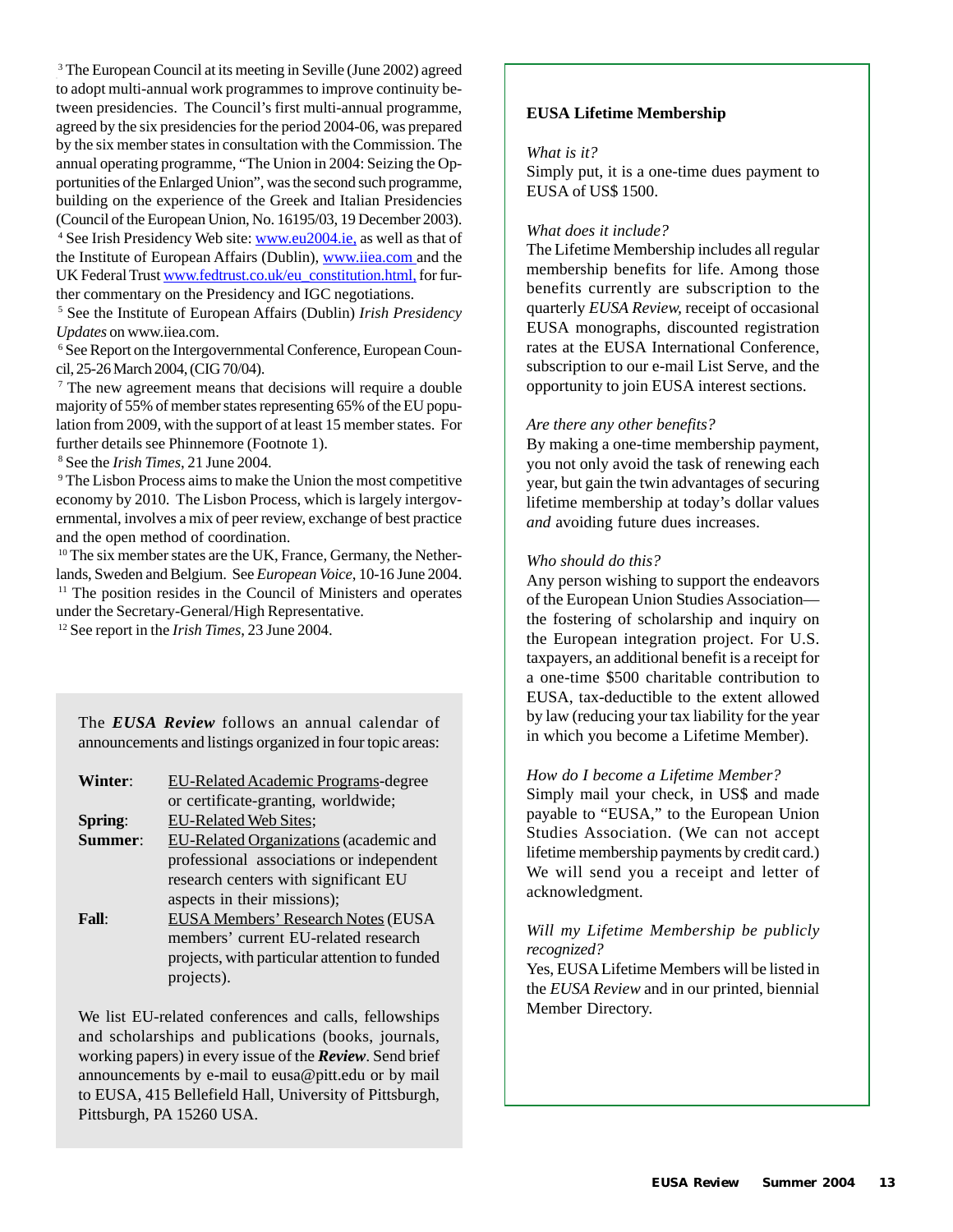Place Ad here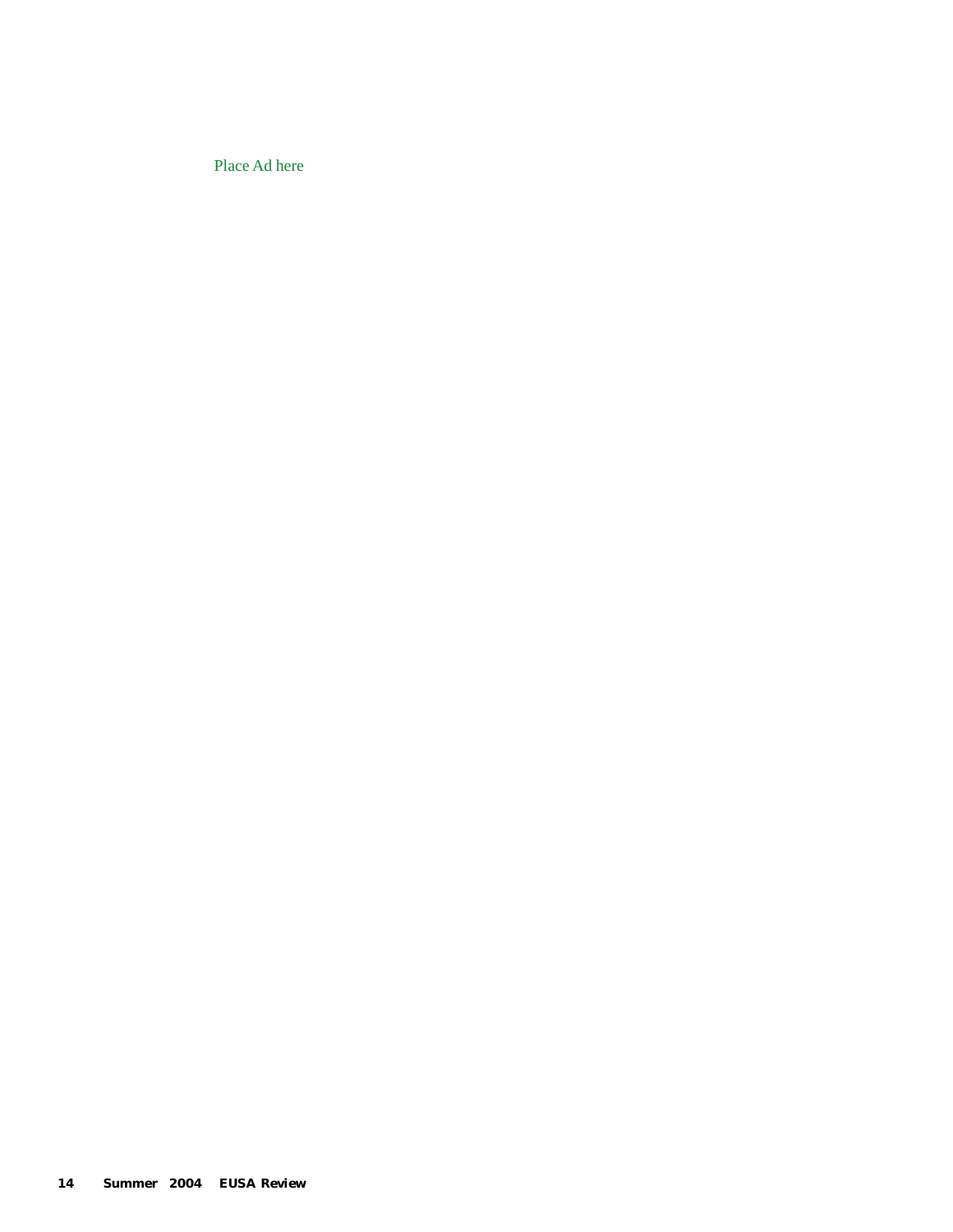## **Desmond Dinan. Europe Recast: A History of European Union. Boulder, CO: Lynne Rienner Publishers, 2004, 371 pp.**

**<sup>W</sup>**ELL KNOWN TO THE *REVIEW'S* READERS for his keen insight into the ongoing IGC's and for his excellent textbook on the European Union (*Ever Closer Union* – in its 3rd edition), Desmond Dinan now provides us with a very detailed history of essentially the entire project of European integration. He brings his strong credentials and intergovernmentalist perspective to highlight the arduous process of developing European institutions and policies. Noteworthy is the subtitle of the book: "History of European Union". This is not a history of the European Union. Rather, it is highly informative account of the high-level politics surrounding the debates, negotiations, and hard bargaining that has brought twenty-five states of Europe "ever closer" to union

Dinan's account is one focused on states and their leaders; his analytical eye is trained squarely on the level of nation states. The book is punctuated with references to the interests of this or that state and to the personalities and beliefs of the leading figures of Europe's history over the last fifty-five years: Monnet, Adenauer, and Schumann; DeGaulle, Hallstein, and Wilson; Giscard, Schmidt and Thatcher; Kohl, Mitterand, and Delors – a veritable who's who of the European project. Strong emphasis is placed on the pivotal events and moments of the Community's and Union's development (or, on occasion, the lack thereof). There is a strong emphasis on the dominant power players, in particular Germany and France (much of the book could read as an analysis of the Franco-German axis, with discussion of the British acting as the occasional third leg of the axis). There is plenty of detail for those who relish the intricacies of negotiations and last-minute compromises of EU summitry. Taken together as a whole, this is a persuasive statecentric account of the nearly sixty-years of European integration.

The organization of the book is appropriately straight-forward. Dinan works his way through eight chapters starting with the debate over What Kind of Union? (Chapter 1) and the Europe of the Communities (Chapter 2). It is in these two chapters that one finds much to relish. Dinan's original treatment of this defining moment of European cooperation highlights and clarifies the key points in the early debate: how to deal with Germany, the necessity of economic integration for the reconstruction of Europe, the important role of the U.S. in these early years, the internal French debate over the need and direction of a European defense project. One emerges from these two chapters with a renewed sense of awe at the leaders of this time and the importance of their contributions to the peaceful political and economic development of Europe.

The rest of the tightly-written chapters move through the

**Book Reviews** *EUSA members interested in reviewing recent EU-related books, please contact the reviews editor:*

**Dr. R. Daniel Kelemen Lincoln College Oxford University Oxford OX1 3DR UK E-mail daniel.kelemen@politics.ox.ac.uk Fax 44.1865.279.802**

*Publishers should send two review copies of books directly to Dr. Kelemen.*

early days of the Community, the difficulties associated with DeGaulle (and CAP), the enlargement from six to nine (with most time spent on British accession), the ups and downs of the 1970's, the transformation of the Community through the 1980's, and finally leading up to the achievement of European Union culminating in the Maastricht Treaty. For undergraduates or graduate students (and anyone else trying to figure how Europe came from total war and destruction to a single currency and common foreign and security policy), Dinan's account is a must read. Indeed, from my own perspective, I wish I had had this text when I started my own studies of European Union as a graduate student fifteen years ago.

The final historical chapter (The Challenges of European Union) addresses the last ten years or so of the EU project. This chapter is a bit longer than the others (perhaps too long) and indicates that the author had a more difficult time delineating the "end" of the historical project - as it still continues. As a result, in comparison to the other historical chapters, this almost topical chapter does not quite fit with the others. We may need another 3-4 years and some more hindsight to fully grasp the historical meaning of these changes. Then, perhaps, the chapter could be divided into two – before 9/11 and after 9/ 11 – as 9/11 has altered the internal and external landscape within which Europe operates.

This is but a minor point. Overall the book is richly referenced and researched and written in a style understandable to even the non-specialist (and American undergraduates). The occasionally conversational style may turn some off ("Adenauer disliked Macmillan (the feeling was mutual)…" p. 100), but I found the language refreshing and appropriate. There are maps, historic photos, and appendices appropriate in number and quality given the topics addressed. Moreover, many of the debates back then on CAP, the budget, enlargement, EMU, and the European Defense Community are relevant for understanding the debates that engulf the union today, especially over a European constitution.

The primary critique of this book would come from those who believe that the European project (and the institutions and policies surrounding it) has a life of its own and follows more closely the precepts of the (neo) functionalist school. Dinan is determined to focus on the big picture – the grand story of European Union through the eyes of state interests and the dominant personalities that articulated these interests. While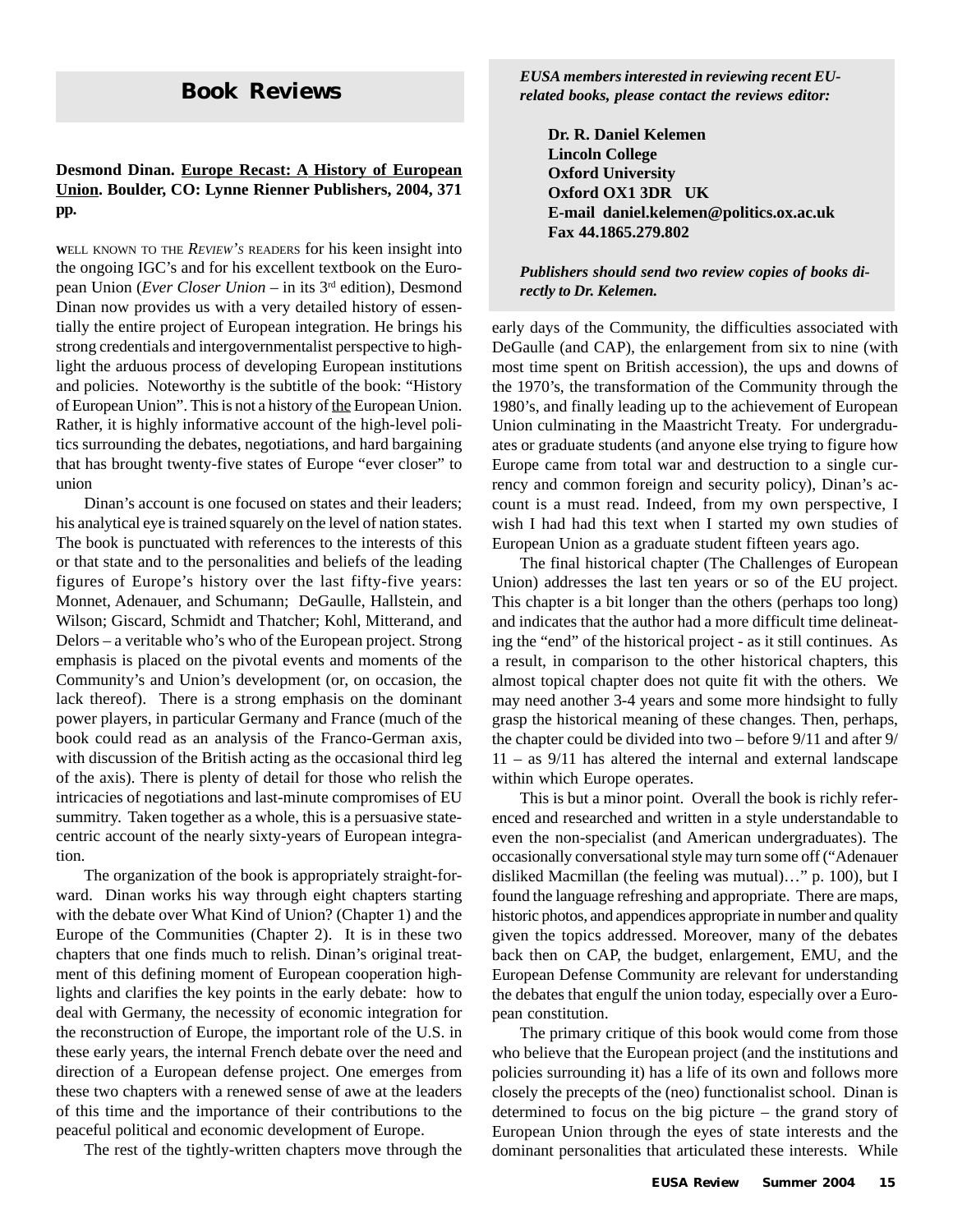the historical detail is copious, given the overriding preoccupation with the larger picture (the forest), one wonders if the trees are lost in this account. For example, in Chapter 5, a mere 3 pages is given to the activism of the European Commission in the late 1970's and early 1980's as it pursued policies in steel, high technology and the push to complete the internal market. The origination of environmental policy is given one paragraph on p. 152 (Ludwig Erhard has as many references as environmental policy). The third pillar is given a page toward the end of Chapter 7. In contrast, scholars of EMU - with its emphasis on the grand state bargain of Maastricht - will find around 50 pages of material.

Nonetheless, Dinan persuasively defends his approach in the introduction and conclusion of this book. He is well aware of the theoretical debates and the possible omissions and oversights that his approach will, by definition, make. He also acknowledges the influence of other factors on the development of the EU. As a result, his is a fascinating account that is not dull and dry, but rather full of idealism, bureaucratic intrigue, personalities and political entrepreneurs, ideological struggles, and fluctuating international complexities and environments. Dinan masterfully brings these all together to provide an excellent treatment of the European Community's and later the European Union's institutional and policy development. Given the increasing difficulties and tensions between Europe and the U.S., this book is important reading, not only for academics, but policymakers in D.C. as they seek to understand this critical partner.

#### **Peter H. Loedel, West Chester University**

## **R. Daniel Kelemen. The Rules of Federalism: Institutions and Regulatory Politics in the EU and Beyond. Cambridge, MA and London: Harvard University Press, 2004, 244 pp.**

DANIEL KELEMEN'S EXCELLENT STUDY asks how federalism itself shapes policy outcomes. Comparative federalism is not on its face a sexy topic, nor is regulatory politics. Yet this book will speak to scholars interested neither in federalism nor regulatory politics, scholars who care about policy issues that are implicitly regulatory in nature – like environmental policy, health care policy, consumer protection policy etc. – and anyone interested in how political institutions influence political outcomes.

Kelemen explores how different federal systems regulate their economy, examining the EU as a federal regulatory state. Kelemen describes a 'normal' trajectory of policy-making in federal systems. Even if the federal government does not have explicit competence over certain regulatory policy issues, the federal government will often be asked to intervene to correct the "flaws" in existing policy, with the argument that the policy issue affects the common market or somehow transcends state borders. The ensuing debate inevitably raises disagreements over competence – which level has authority over the issue – disagreements which become operationalized politically in terms of debates about where policy discretion should reside. These disputes are not mere turf battles; they actually involve different policy interests because actors at different levels of governance – the federal government, state governments, and courts – have different political constituencies and can be influenced differentially by actors in society. Kelemen seeks to explain variation in how federal governments intervene – whether they try to limit state discretion, or facilitate state discretion in the drafting and implementation of centralized policies, and whether or not federal courts become central actors interpreting legislation to limit state discretion and creating new political venues to influence policy-making and policy implementation.

The book's thesis is provocative. The greater the number of veto players, the more a federal government will try to lock in their policy-preference by limiting state discretion and the more courts will be involved in regulatory politics. The reason is that centralized federal powers – e.g. political systems governed by Westminster style parliamentary and unicameral systems – know that they can change a policy if they do not like how it is being implemented. Fragmented federal governments – e.g. governments characterized by a separation of powers and by bicameral systems – know that they are unlikely to get another shot at changing the legislation, and thus they need to lock in their policies in ways that ensure that actors below them (state governments, and courts) or subsequent federal governments do not hijack the policy leading it where they do not want.

The argument is examined by comparing environmental regulation in the EU, US, Germany, Australia and Canada. There is also a chapter on Food and Drug safety regulation in the EU. The cases studies are concise – in some ways too concise. To test the thesis, Kelemen mainly needs to know about the level of specificity in the federal regulatory policy and the degree to which courts are involved in environmental regulatory disagreements. Lost is what is at stake – variation in the actual policy, or which environmental interests are served.

*The Rules of Federalism* is not heavy handed in its application of principal-agent theory, though the book's argument is animated by the central concern in principal-agent theory, namely that there will be agent slack (what Kelemen calls "bureaucratic and political drift"). Here Kelemen also makes a contribution. Drift is not always a concern, Kelemen finds. Regulators, including the federal government, generally prefer to allow significant discretion. Only when the federal government has great difficulty re-regulating at the federal level will it be concerned about discretion and drift, because the government knows that it may not be able to "correct" unwanted policy implementation, or because it wants to lock in its own policy while it can.

The argument has many potentially interesting implications. Kelemen himself draws out insights for the "politics of competence" (where regulatory authority comes to reside), for regulatory styles (funded v. unfunded mandates, etc), and for variation in the legal "rights revolution" generated by regulatory politics. But there are more implications one could draw. In Kelemen's argument, judges play differing roles, sometime aiding the federal government in exerting control over states and regulatory agencies, yet sometimes undermining federal regulators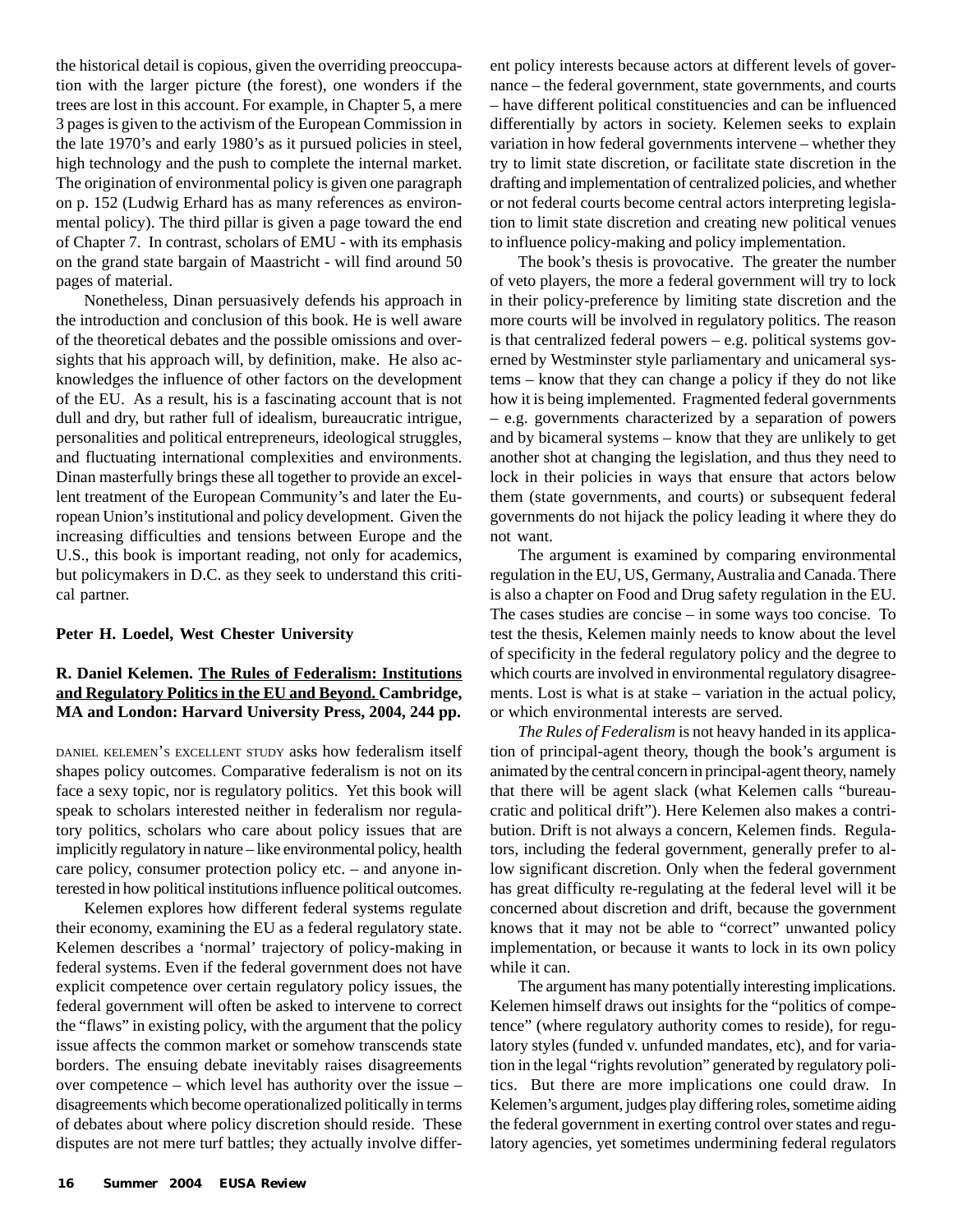in their active involvement limiting and reviewing how discretion is exercised. This is a much more nuanced take on the role of the judiciary than one usually finds in principal-agent analyses, one that the focus on federal politics is able to bring into relief. Also, the implication of Kelemen's story is that the timing in which policy is made may be crucial. We know that where discretion resides will come to greatly shape the content of the policy and the mechanisms through which policy changes. Kelemen suggests that there may be 'federal moments' in fragmented federal systems, moments that may be more difficult to revisit compared to centralized federal systems because the fragmented federal system's moment locks-in certain constituent's influence and policy preferences. The study also suggests that these regulatory 'moments' may themselves be different in federal polities compared to non-federal polities.

For people who need to think about how federalism matters, Kelemen's answer that "the influence of federalism varies" is an important insight to remember. The book also has general implications for debates about politics within multi-level polities, and of course for debates about regulatory politics. It is a sign of the intriguing nature of the thesis that the findings apply well beyond the putative subjects of the book – federalism and regulatory politics. Indeed this is a book that anyone who studies federalism, who compares across federal and nonfederal states, who studies regulatory politics (which is in reality what most of EU politics is), or who themselves uses institutional analysis should really read.

## **Karen Alter Northwestern University**

### **Peter Norman. The Accidental Constitution: the Story of the European Convention. Brussels: EuroComment, 2003, 406 pp.**

FOR ALL THOSE WHO WANT TO KNOW what happened during the Convention on the Future of Europe, this is the book for you. Thorough, detailed, and painstaking in its attempt to uncover the minutiae of this unique process, it is the definitive factual guide.

Norman's account is fascinating in several respects. His account illustrates not only the variations between successive drafts of the constitutional treaty, but also the way in which factors ranging from the reports of the working groups, the reactions of plenary sessions and the tastes, preferences and actions of key actors shaped the wording as the document evolved. Thus, Giscard's draft institutional articles, presented to the presidium in the afternoon on 22 April 2003 met with almost unanimous fury from presidium members, the convention as a whole and the Commission. As a result, the text was significantly reworked, going through several further iterations prior to being presented to the Heads of State and Government at Thessaloniki.

Second, the author also clarifies the reasons why the European Commission proved so ineffective at shaping the Convention outcome. Internal divisions, incompetent leadership and the farce of the so-called 'Penelope' document all conspired to render the institution a marginal, largely reactive figure during the crucial stages of the Convention's deliberations.

Third, the book casts an interesting light on the frustrations involved in dealing with the British in an EU context. Norman illustrates clearly how the Presidium, and Giscard in particular, went out of their way to accommodate London's concerns. For all this, however, Peter Hain, the hyperactive and hugely effective UK Government representative, appended his signature (without the Prime Minister's approval) to the appeal circulated by Alfonso Dastis, Spanish government representative, to maintain the Nice package for Council voting arrangements. Hain himself later made it clear (p. 281) that he had done so not because of any concerns over voting weights but, rather, as a purely tactical measure to strengthen the British position on tax. Unsurprisingly, (p. 269) Giscard's sentiment was one of betrayal.

Finally, – and to the relief of this author – the book reveals that others, too, make mistakes with their computers, sometimes with significant consequences. Thus, an email intended for the secretariat was circulated to all permanent representatives, whilst a draft paper on simplification written by a secretariat member was wrongly circulated to all convention members because someone clicked the wrong email icon.

For all its attention to detail, however, the book suffers somewhat from its failure to undertake a sustained analysis, as opposed to description, of the events between March 2002 and July 2003. Perhaps surprisingly for a journalist, Norman is strikingly uncritical in his approach. Take his portrayal of Convention President Valéry Giscard d'Estaing. The famously aloof former French President made a strange choice of figurehead for the Union's first attempt to undertake treaty change via a process of supposedly open and democratic consultation. Norman, however, sees things differently, commenting that although Giscard had a reputation for haughtiness, 'he could be extremely charming, particularly when talking to an attractive woman'(p.27).

More importantly, the lack of real analysis extends to both the convention process itself and the text it produced. With regard to the latter, Norman merely states that (p. 327) 'it delivers a clearer definition of who does what, that will make the Union more accountable to its citizens and parliaments and governments in member states'. Not only is this far from convincing, because unsupported by evidence, but it also fails to address the crucial question of whether the new text will adequately equip the Union to function effectively with twentyfive member states.

If a lack of sustained attention to the nature of the final text is perhaps understandable – after all, the book appeared as the Intergovernmental conference was in the process of revising it and the proof of the pudding as far as effectiveness goes will be in the eating – less forgivable is the paucity of reflection on the impact and significance of the 'Convention method'. In general, Norman seems to have a positive opinion of the undertaking. Thus, (p. 128) he comments on the different style of negotiation that it engendered, pointing out that whilst a sover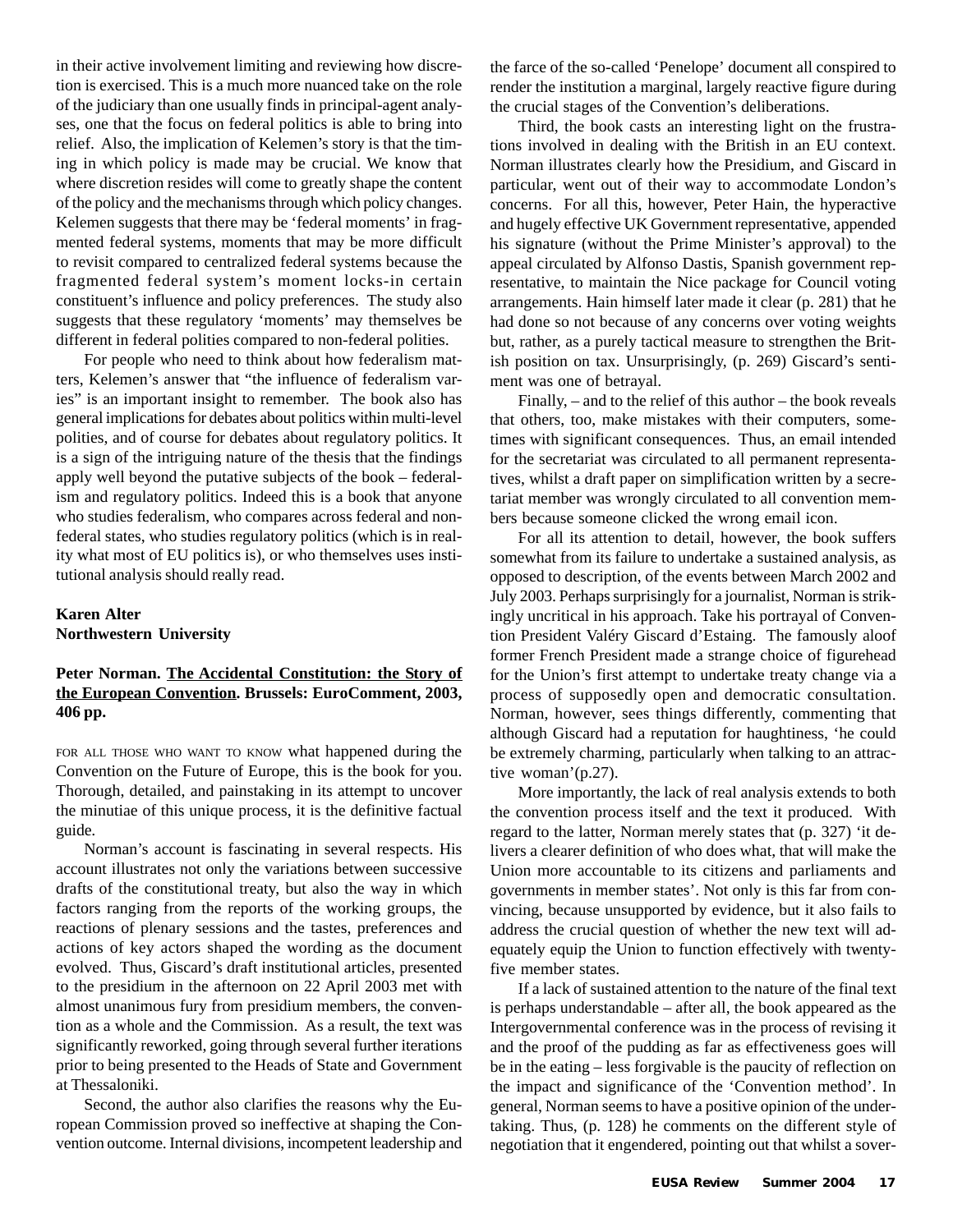eign 'no' in an intergovernmental conference was 'just that', in working groups the government representatives were forced to debate and explain their thinking. Of course, the problem with this is that the bare facts as reported by Norman cast doubt on such claims. There is little evidence, for instance, that the behavior of Britain's Peter Hain, reflected constraints on his ability simply to say 'no' to initiatives of which he disapproved.

Moreover, for all its pretensions to be an open, more democratic forum than the intergovernmental conferences normally charged with treaty reform, Norman's own description of the workings of the Convention illustrate how far this was from the reality. During its closing weeks, as the debate about institutions heated up, John Kerr, the wily old former Permanent Under Secretary of the British Foreign Office who had been selected as head of the secretariat resorted 'to his old tricks' (p. 337) of holding back documents, and keeping tight control over agendas. Even before then, the influence of 'normal' convention members had been shown to be limited by the fact that most of the working groups reported too late for their ideas to be taken into account in the discussion on the floor of the plenary, by the way the idea of a President of the European Council found itself into the final text despite overwhelming hostility in the plenary and by the way Giscard in particular succumbed to the wishes of the large member states and especially, as we have seen, the British. (His visit to Downing Street on 19 May 2003 led to several revisions to the draft text).

Given that Norman begins his account by stating that the Union had failed to 'find a place in peoples' hearts' it seems somewhat strange that he does not comment on the fact that the Convention failed entirely to address this situation. Both the forum and the Youth Convention were unsuccessful in their attempts to engage a broader public. For a cynic like myself, this merely confirms earlier suspicions that the rhetoric of national leaders about the need for greater openness and consultation was simply that. After all, when push came to shove, crucial parts of the treaty were drafted in camera by certain members of the presidium (Kerr in fact did some drafting at Giscard's house in Paris), often guided in their thinking by the views of especially the larger member states. And, of course, the Convention itself was succeeded by an IGC during the course of which the member states have not shied way from amending the Convention's draft.

So perhaps the author could have done more to tease out the conclusions that seem implicit in his analysis. Yet for all his failure to do so, the fact remains that he has produced the single most comprehensive guide to what happened during the Convention. The book is and, in my opinion will remain, the best source from which to learn about what was, whatever its shortcomings, a unique experiment.

## **Anand Menon European Research Institute University of Birmingham**

## **Craig Parsons. A Certain Idea of Europe. Ithaca, NY: Cornell University Press, 2003, 249 pp.**

FOR OVER A DECADE, scholarship on the role of ideas in shaping policies and institutions has constituted a major aspect of European Union studies. It is also one of the areas in which EUstudies has successfully added to general debates in international relations theory and political economy. And yet, the ideational research program has had many detractors who raise concerns about the method and theoretical arguments informing this body of literature. Craig Parson's excellent *A Certain Idea of Europe* does the most complete job to date in addressing the chief concerns among detractors of the ideational research program. In the process, he offers new insights into the study of the EU and opens up new avenues for research in the constructivist vein of international relations.

*A Certain Idea of Europe* examines the process of European integration through the lens of French domestic debates over what kind of Europe the country ought to promote. These debates were shaped by three competing models of integration, which Parsons terms the traditional, confederal, and community models. He goes to great length in showing that no model was hegemonic in the early post-war years and that the coalitions that formed around each alternative were politically and economically heterogeneous. According to Parsons, it was the reality of weak and heterogeneous coalitions that allowed a small political elite under the leadership of Jean Monnet to refashion France's relationship to its European neighbors and to lay the foundation for what became a long historic commitment to the community model among the French. Though political elites at later stages had the opportunity and often expressed the ambition to shift the course of French policy typically with a preference for the traditional model that was based on a strong commitment to an intergovernmental structure of integration—they repeatedly opted for the community method. Why they chose not to reverse course is one of the major puzzles that Parsons seeks to resolve.

Parsons explanation for why the community model "won out" is anchored in claims of the role of political entrepreneurs in promulgating well-defined ideas by institutionalizing their preferences in concrete policy-making structures. He views ideas as means (rather than ends) and as "strategies of action" to which political entrepreneurs attach values and symbols. Once these are institutionalized, they reduce the ability of competing entrepreneurs to substitute their own ideas for existing ones. In Parson's view, the causal role of ideas lie not in some "osmosis-like" process by which they gain the adherence of individuals through passive processes of diffusion and reception, but rather in their ability to redefine extant interests and to "crowd out" alternatives. In other words, the ideas that come to define political organization do not gradually diffuse in a polity and then determine social groups' choices. Rather, once the ideas of a few inform institutions of a collectivity, the ideas of that small group will reshape the calculations of actors that originally held different ideas. The evolution of French policy toward Europe after 1945, then, was a process in which Jean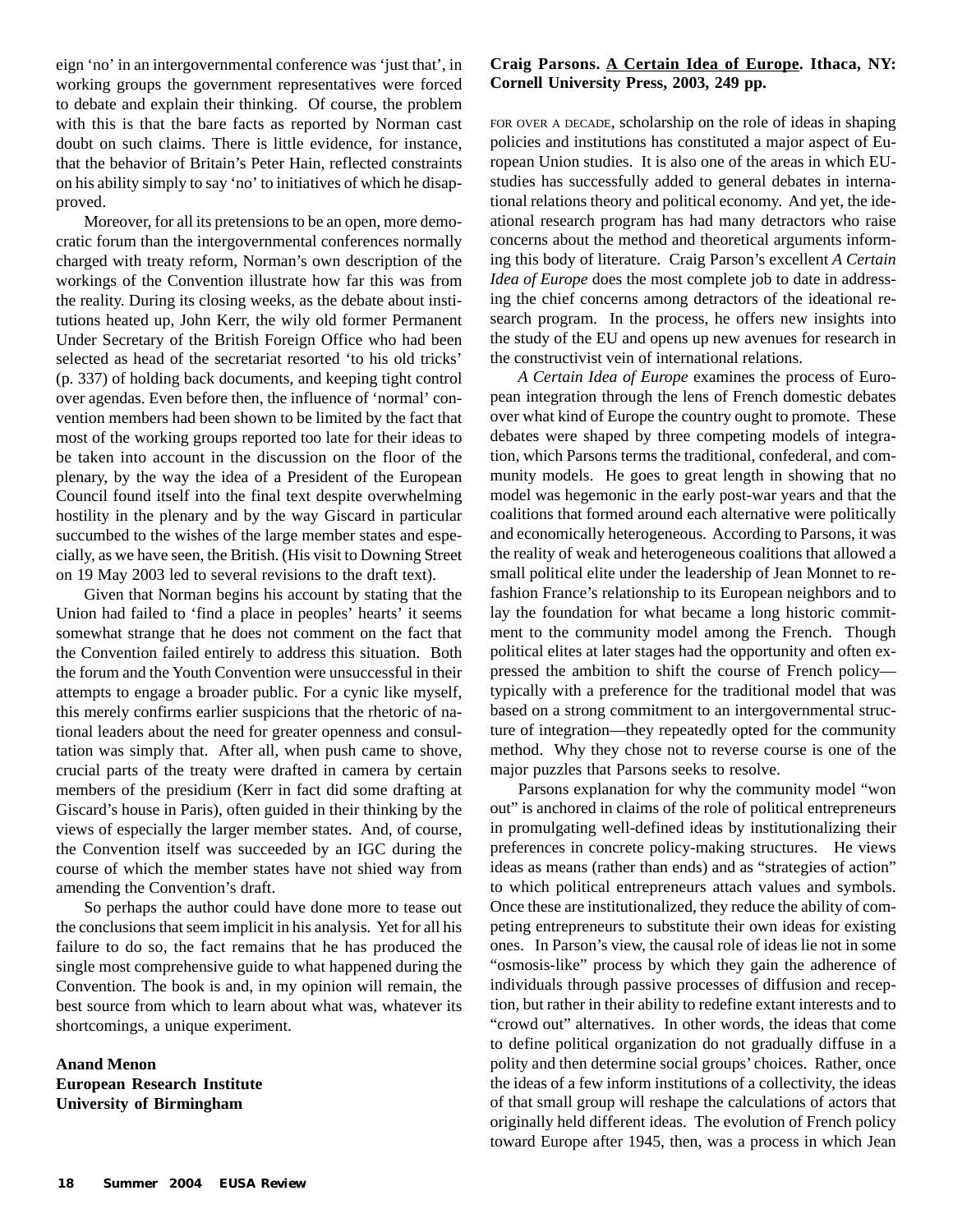Monnet and a small group of like-minded individuals gained early acceptance for their preference of the community model and were able to steer the French toward gradually accepting that the traditional and the confederal models were not in the country's interest.

One of the strongest chapters examines the validity of Parson's ideational explanation in accounting for President Charles de Gaulle's policy toward Europe. The General is famously known for his unwillingness to cede authorities to supranational institutions in general, for his reluctance to support the EEC in particular, as well as his strong commitment to a Europe of states. Yet, once in office, de Gaulle reversed course: he accepted the delegation of further authorities to Europeanlevel institutions, came to support the EEC, and watered-down his insistence on a strictly intergovernmental model of integration. To Parsons, de Gaulle's reversal was a function of a new strategic landscape—different from that during which he had formed his views—that led the General to conclude that he would be better served by cautiously accepting the community approach. Parsons' discussion of the process by which this conversion took place is first rate. Among the many aspects of his discussion of de Gaulle, we learn that the empty chair crisis and the Luxembourg compromise that are so closely associated with de Gaulle were far from major reassertions of the traditional model of integration in French policy vis-à-vis Europe. Rather than representing attempts by de Gaulle to replace the community method, they were something more akin to an attempt by the General to reduce the speed of integration.

The chapter on de Gaulle and the other empirical chapters—which include studies of the origins of the ECSC, the Rome Treaties, the European Monetary System, the 1992 project, and the Maastricht process—suggest a historical institutionalist argument about the role of path dependency. Yet, Parsons rejects such interpretations as overly structural and as neglectful of political agency. For example, he asserts that, "At no point in the 1950s, 1960s, or 1970s did institutional path dependence generate any broad forward pressure in integration" (p.234). He may be correct that there was nothing inevitable about what outcome was about to emerge in any one of the three decades. Yet, a historical institutionalist explanation anchored at the micro-level, one that identifies and studies the actions of individuals, is perfectly consistent with the account Parsons presents. His unwillingness to acknowledge that the historical institutionalist tradition has moved, just like the constructivist literature recently, from emphasizing broad structural logics to studying theories of individual action, is a missed opportunity to extend his argument. Drawing more explicitly on microlevel theories of path dependence would have enabled Parsons to more fully explore variations in French institutional preferences at the European level. For example, such an account could lend nuance to why French institutional preferences over European competition and industrial policy each remained highly consistent since the early stages of integration despite having been governed by different decision-rules for most of the period. But a missed connection like this one does little in reducing the value of *A Certain Idea of Europe*.

It is a book that is extremely conscientious in its discussion of how ideas may influence policy-making and institutionbuilding. Parsons' focus on a single country ought not detract from the nature of his ambitions. For example, he notes in the introduction that his "ambitions extend beyond a fundamental revision of the EU histories offered by Haas, Milward, or Moravcsik" and that he seeks to "revise the prevailing standards for social science theorizing" (p.28). On the former, Parsons is not entirely successful. The path breaking studies by Haas, Milward, and Moravcsik were more comprehensive in scope, but more importantly, they were written at historical junctures when the course of the EU-studies field was yet to be determined. As such, the importance of Haas, Milward, and Moravcsik lay in large part in their ability to define the questions that preoccupy the discipline at critical junctures in the evolution of the integration process. The strategic advantage that these scholars had in defining the field exists no more: EU-studies is now a mature academic discipline with its own journals, and it shapes debates beyond its own empirical subject matter. While Parsons' book will surely inform discussions of the causal role of ideas in the international relations discipline, his ability to match his own ambition hinges upon his capacity to replace the strategic advantage that earlier studies had in defining the questions that the EU-field asks and the theoretical traditions it draws upon. Achieving such goals depends in large part upon the course of integration shifting or upon introducing an entirely new theoretical lens to the subject; the former is beyond Parsons' control, and the latter is increasingly more difficult in what now is a multi-disciplinary field. It is therefore difficult to say that Parsons is able to furnish a "fundamental revision" that will define future debates in ways that Haas, Milward, or Moravcsik have for previous generations.

However, in his ambition to move beyond prevailing ideational approaches in EU studies, Parsons meets and exceeds his ambitions. In an elegantly executed, beautifully written, and theoretically sophisticated book, he has offered a new and high standard for the ideational literature on European integration. No study will be able to address the role of ideas, certainly not within the EU-context, without contending with the rigorous standards promulgated by Parsons. It is on this basis—on the ability of the book to set a new standard and to refine the important debate on the role of ideas—that the merits of the book ought to be judged. And on that score, the book is an excellent achievement that will remain a defining milestone in the field.

## **Orfeo Fioretos University of Wisconsin—Madison**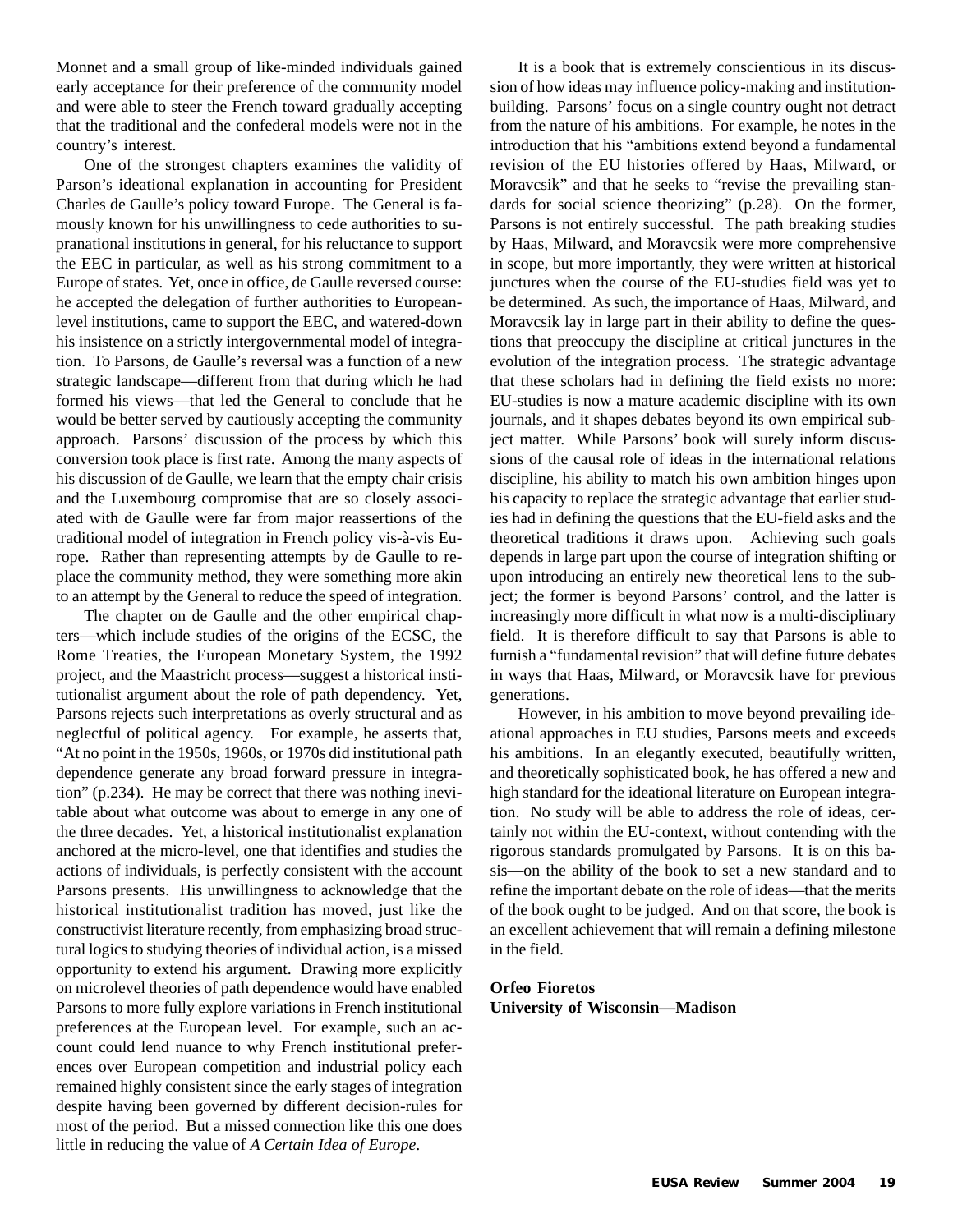

*Now Available from Oxford University Press!* **The State of the European Union, 6: Law, Politics, and Society** Co-edited by EUSA members **Tanja A. Börzel**, University of Heidelberg, and **Rachel A. Cichowski**, University of Washington

426 pages, 234 mm x 156 mm, September 2003 Hardback 0-19-925737-X, paperback 0-19-925740-X

THIS IS THE SIXTH AND latest addition to our book series, *State of the European Union* (launched in 1991 with Lynne Rienner Publishers). The contributors to this volume take the dynamic interaction between law, politics and society as a starting point to think critically about key recent events in the European Union, while bringing to the forefront why these developments matter for ordinary citizens. Contents and authors:

# **Section I: EU Law and Politics: The State of the Discipline**

1. Rachel A. Cichowski and Tanja A. Börzel: Law, Politics, and Society in Europe

- 2. Alec Stone Sweet: European Integration and the Legal System
- 3. Gráinne de Búrca: The European Court of Justice and the Evolution of EU Law

# **Section II: Structures of Governance**

4. Fritz W. Scharpf: Legitimate Diversity: The New Challenge of European Integration

5. Adrienne Héritier: New Modes of Governance in Europe: Increasing Political Efficiency and Policy Effectiveness?

6. Lars Hoffman and Anna Vergés-Bausili: The Reform of Treaty Revision Procedures: The European Convention on the Future of Europe

# **Section III: EU Citizen Rights and Civil Society**

7. Stephen Day and Jo Shaw: The Evolution of Europe's Transnational Political Parties in the Era of European Citizenship

8. Kenneth A. Armstrong: Tackling Social Exclusion Through OMC: Reshaping the Boundaries of European Governance

# **Section IV: EU Law in Action**

9. Tanja A. Börzel: Guarding the Treaty: The Compliance Strategies of the European Commission

10. R. Daniel Kelemen: The EU Rights Revolution: Adversarial Legalism and European Integration

11. Lisa J. Conant: Europe's No Fly Zone? Rights, Obligations, and Liberalization in Practice

# **Section V: Innovation and Expansion**

12. Kate R. McNamara: Towards a Federal Europe? The Euro and Institutional Change in Historical Perspective 13. Elena A. Iankova and Peter J. Katzenstein: European Enlargement and Institutional Hypocrisy

14. Terri Givens and Adam Luedtke: EU Immigration Policy: From Intergovernmentalism to Reluctant Harmonization

# **Section VI: Researching and Teaching the EU**

15. Stacy A. Nyikos and Mark A. Pollack: Researching the European Union: Qualitative and Quantitative Approaches

16. Michael Baun and Phil Wilkin: Web Teaching the European Union: Online Sources and Online Courses **Section VII: References**

# **Section VIII: List of Contributors**

**In the Americas, order from Oxford USA on-line at www.oup-usa.org/isbn/019925740X.html or call toll-free (USA & Canada) 1-800-451-7556**

**In Europe, order from Oxford UK on-line at www.oup.co.uk/isbn/0-19-925737-X or e-mail book.orders@oup.co.uk**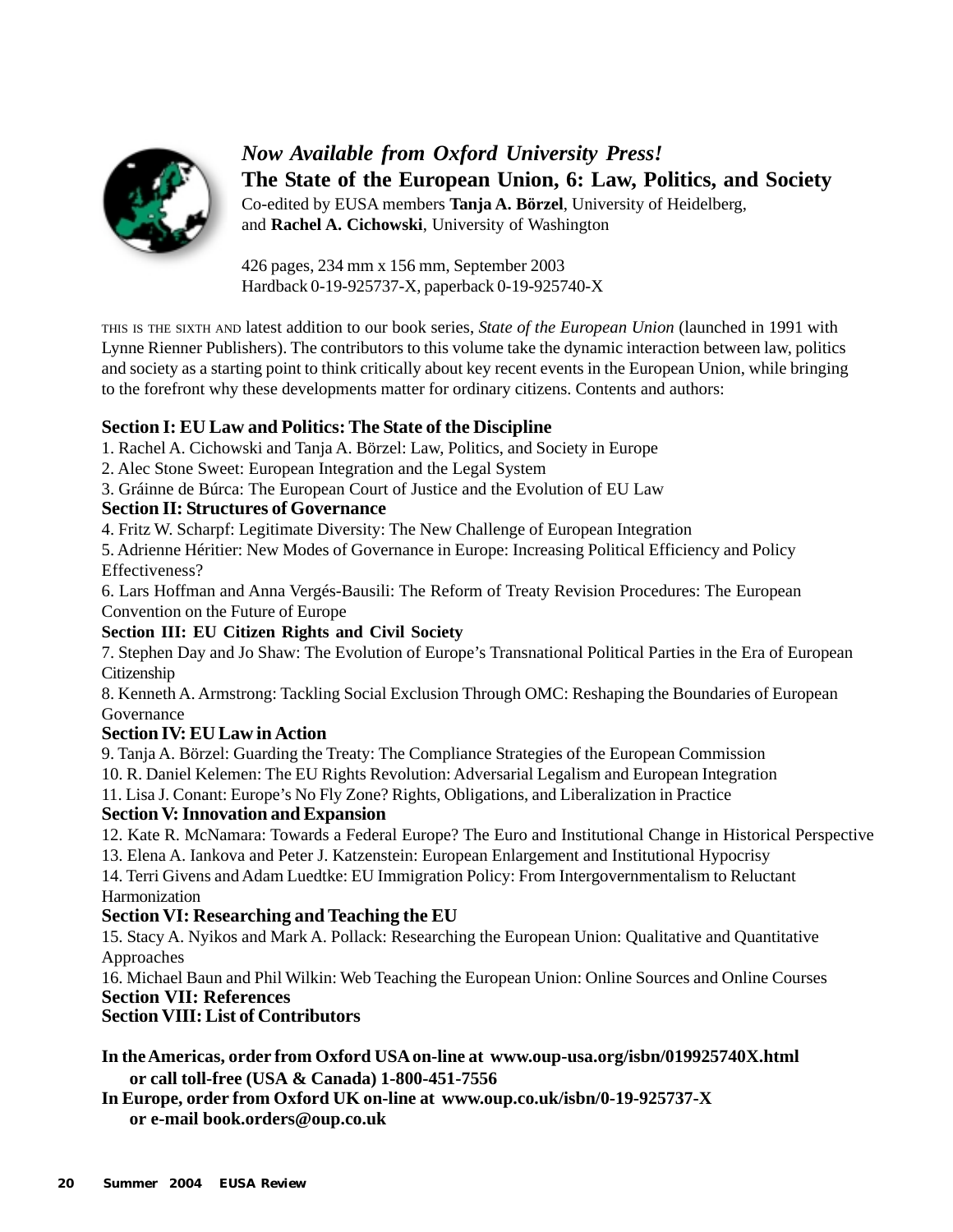# **EU-Related Organizations**

# **Academic Network for Legal Studies on Immigration and Asylum in Europe** provides expertise on the new EU

policy on immigration and asylum and internal law of the member states. Universite Libre de Bruxelles

CP 137 Avenue Roosevelt 50 B-1050 Brussels, Belgium T 32 2 650 38 90 www.ceps.be

**Asia-Europe Foundation** seeks to promote better understanding between the peoples of Asia and Europe through greater intellectual and cultural exchanges.

31 Heng Mui Keng Terrace Singapore 119595, Singapore T 65 68749700 www.asef.org

**BMW Center for German and European Studies** is devoted to the interdisciplinary study of Europe, and features

an intensive program of graduate instruction. Georgetown University ICC-501 Washington, D.C. 20057

T 202.687.5602

www.georgetown.edu/sfs/cges/

**Centre for European Studies** at Lund University is a network organization for co-operation between departments and researchers whose aim is to encourage research and education in European Studies.

P.O. Box 52 S-221 00 Lund, Sweden T 46 222 97 77

**Center for Transatlantic Relations** engages international scholars, students, government officials and other opinion leaders on contemporary challenges facing Europe and America.

Johns Hopkins University 1717 Massachusetts Avenue, NW, Suite 525 Washington, D.C. 20036 transatlantic@jhu.edu

**Council for European Studies** promotes the interdisciplinary research and study of Europe in the social sciences and humanities. It holds the Conference of Europeanists, gives pre-dissertation fellowships, publishes a newsletter, and more.

Columbia University 1203A International Affairs Bldg. 420 West 118th Street, MC 3310 NY, NY 10027 USA

T 212 854 4172 www.europanet.org

**Euro-Atlantic Institute of International Integration**

**Studies** brings together academics involved in research in the areas of federalism and international integration.

T 202.374.5437 www.euroatlanticinstitute.org

**European Community Studies Association** is a project of the European Commission developed to be an umbrella for associations of EU scholars, primarily in EU member states. It promotes the study/teaching of European integration and cooperation among its member associations.

67, Rue de Trèves B-1040 Brussels, Belgium T 32 2 230 54 72 www.ecsanet.org

**European Research Institute** acts as a catalyst for research and postgraduate study in European Studies across many departments and schools within the University of Birmingham.

University of Birmingham Edgbaston Birmingham B15 2TT T 0121-414 6928 www.eri.bham.ac.uk/index.htm

**European Union Studies Association** is the premier scholarly and professional association, worldwide, for all those following EU affairs. With 1600+ members in more than 40 countries, EUSA publishes a quarterly journal, a book series, (*State of the European Union)*, and a printed Member Directory, holds international conferences, gives awards, has member-based special interest sections, and much more.

415 Bellefield Hall University of Pittsburgh Pittsburgh, PA 15260 USA

T 412 648 7635 www.eustudies.org

**Institute for European Environmental Policy** is a center for the analysis and development of environmental and related policies in Europe.

28 Queen Anne's Gate London SW1H 9AB, UK T +44 (0)207 799 2244 www.ieep.org.uk/

**National Centre for Research on Europe** provides academic support and outreach services for those in New

Zealand and the Pacific interested in EU studies. University of Canterbury, New Zealand T 64 3 364 2634

www.europe.canterbury.ac.nz

**Study Group for European Policies** encourages study and research on European issues in Belgium, and responds to the growing need for political reflection on integration.

11 Rue d'Egmont

B-1000 Brussels, Belgium

T 32 2 545 04 61 www.tepsa.be

**University Association for Contemporary European**

**Studies** brings together academics researching Europe with practitioners in European affairs.

King's College London, Strand London WC2R 2LS, UK T 44 20 7240 0206 www.uaces.org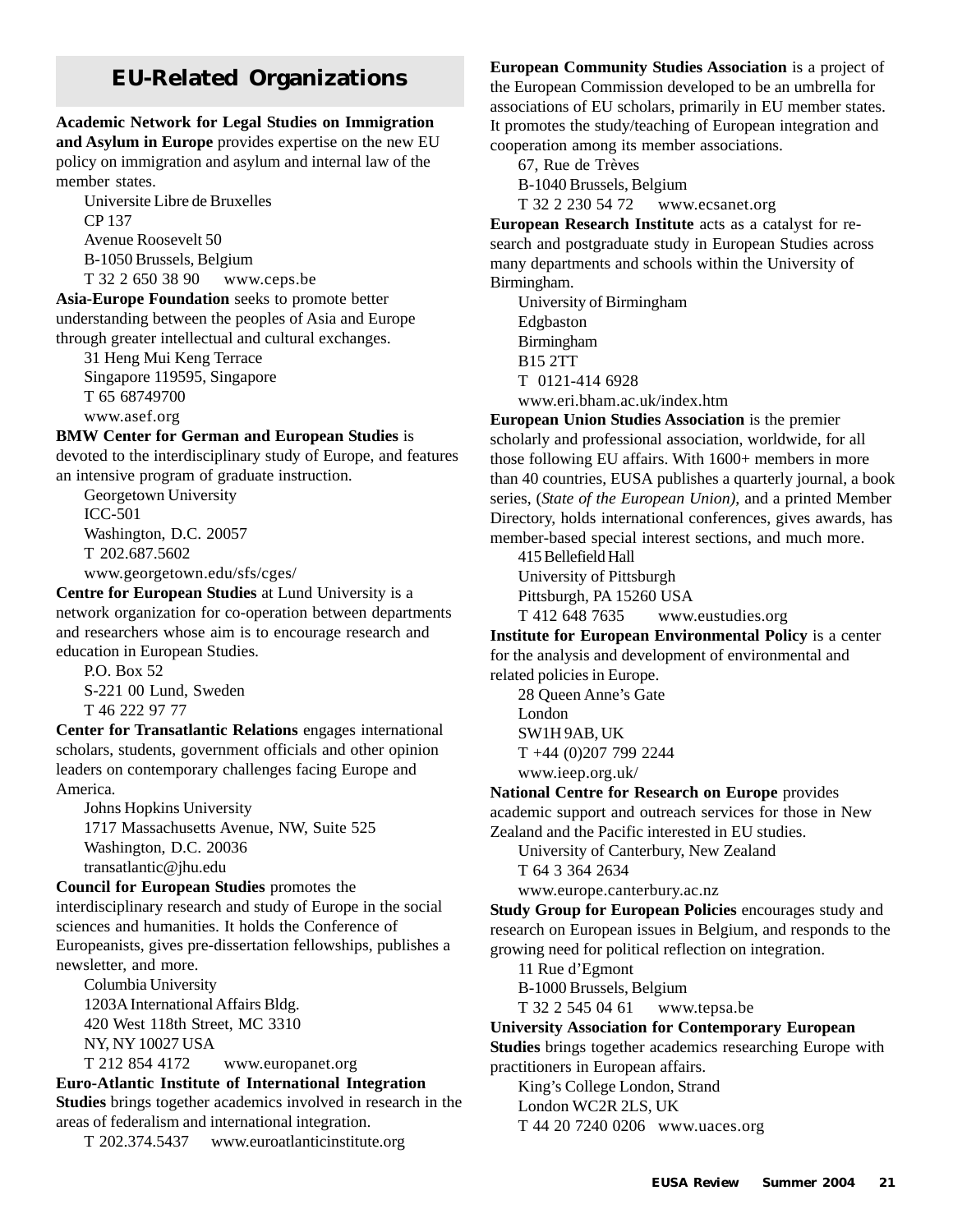# **EUSA Prizes Conferences**

THE EUSA'S 1997-1999 EXECUTIVE COMMITTEE established prizes to be awarded at each EUSA Biennial Conference. The selection committees are comprised of EUSA Executive Committee members and established EU scholars. We seek nominations for the following:

#### **EUSA Prize for Best Conference Paper**

The EUSA Prize for Best Conference Paper will be awarded in 2005 to an outstanding paper presented at the 2003 Biennial Conference in Nashville. All those who presented an original paper at the Conference and who deposited copies of their paper with the EUSA at the time of the Conference are eligible. The prize carries a cash award of \$100.

To apply for the prize, please mail three paper copies of the version of the paper that you presented at the 2003 EUSA Conference to the EUSA Administrative Office (address below). Deadline for **receipt** of nominated papers for the EUSA Prize for Best 2003 Conference Paper is **September 17, 2004***.*

#### **EUSA Prize for Best Dissertation**

The EUSA Prize for Best Dissertation in EU studies will be awarded in 2005 to a dissertation on any aspect of European integration submitted in completion of the Ph.D. at a U.S. university between September 1, 2002 and August 31, 2004. The student must have defended and deposited the dissertation and graduated during this period, and the dissertation must include a signed, dated dissertation committee approval page, and the dissertation nomination must be submitted by the department chair. Only one dissertation per department at an institution may be nominated for this prize. The prize carries a cash award of \$250.

Department chairs should mail one paper copy of the dissertation with a cover letter from the department chair to the EUSA Administrative Office (address below). Deadline for receipt of nominations for the next EUSA Prize for Best Dissertation is **September 17, 2004.**

#### **EUSA Book Prize**

The 2003-05 Executive Committee of the European Union Studies Association is pleased to announce the launch of the **EUSA Book Prize**, to be awarded at each biennial EUSA conference, for a book in English on any aspect of EU studies and published in the two years prior to the EUSA Conference. This prize carries a cash award of \$US 300 to the author(s). For the 2005 EUSA Book Prize, to be awarded in Austin, Texas, books published in 2003 and 2004 will be eligible. Authors or publishers should submit one (hard) copy of the nominated book with a letter of transmittal to EUSA Book Prize, European Union Studies Association, 415 Bellefield Hall, University of Pittsburgh, Pittsburgh, PA 15260 USA. Deadline for receipt of nominated books in the EUSA office is **January 15, 2005***.*

#### **Send Best Conference Paper, Best Dissertation Prize and Book Prize nominations to:**

European Union Studies Association 415 Bellefield Hall University of Pittsburgh Pittsburgh, PA 15260 USA

*September 6-8, 2004:* "The European Union: New Neighbors, New Challenges," UACES 34th Annual Conference and 9th Research Conference, University of Birmingham, Birmingham, UK. *See* www.uaces.org/ D410401.htm.

*September 9-11, 2004:* Outside Looking In: Multidisciplinary Perspectives on the EU," Christchurch, New Zealand. Organized by the Asia-Pacific European Union Studies Association. *See* www.europe.canterbury.ac.nz

*September 15-19, 2004:* "European Integration: Local and Global Consequences," Brno, Czech Republic. Organized by Mendel University. *See* www.pef.mendelu.cz/conf.

*September 16-18, 2004:* "Turkey's Accession Process to the European Union," Istanbul, Turkey. *See* www.tunaecs.org.

*September 18-19, 2004:* "The Atlantic Community Unraveling? States, Protest Movements, and the Transformation of U.S.-European Relations, 1969- 1983," Nashville, TN.Contact matthias.schulz@ vanderbilt.edu.

*October 1, 2004:* 12th International Conference of the Center for European Studies of Havana, Cuba. The conference recognizes the 30th anniversary of the founding of the Center for European Studies. *See* www.cee.cubaweb.cu/conferen.htm.

*October 27-30, 2004*: "Democracy and Culture in the Transatlantic World," Maastricht, Netherlands. Organized by Vaxjo University and the Maastricht Center for Transatlantic Studies. *See* www.vxu.se/ conference/mcts2004.

*November 18-19, 2004:* "European Construction through the Prism of the June 2004 European Parliamentary Elections," Strasbourg, France. Organized by the Groupe D'Analyse Electorale, GAEL, Groupe Europe de L'Association Française de Science Politique, AFSP and L'Institut d'Etudes Politiques de Strasbourg, GSPE. For information contact dominique.bellec@urs.u-strasbg.fr.

*March 31-April 2, 2005:* 9th Biennial International Conference, European Union Studies Association, Austin, Texas, USA. *See* www.eustudies.org/ conf2005.html.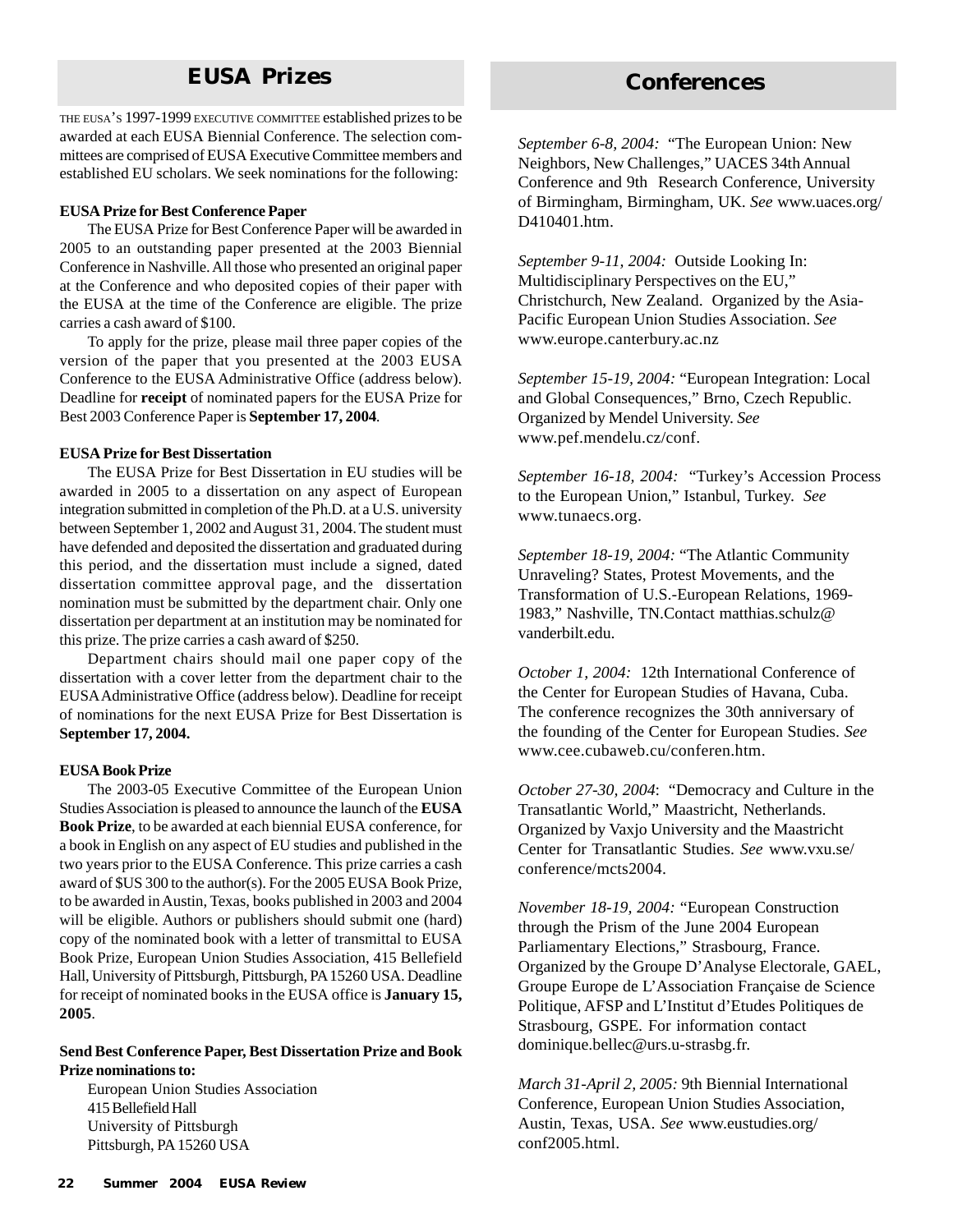# **Publications**

- Apap, Joanna (ed.) (2004) *Justice and Home Affairs in the EU: Liberty and Security Issues after Enlargement.* Northampton, MA: Edward Elgar Publishing.
- Arikan, Harun (2003) *Turkey and the EU: An Awkward Candidate for EU Membership?* Burlington, VT: Ashgate Publishing.
- Biondi, Andrea, Eeckhout, Piet and Flynn, James (eds.) (2004) *The Law of State Aid in the European Union.* Oxford, UK: Oxford University Press.
- Caloghirou, Yannis, Vonortas, Nicholas S. and Ionides, Stavros (eds.) (2004) *European Collaboration in Research and Development: Business Strategy and Public Policy.* Northampton, MA: Edward Elgar Publishing.
- Cameron, Fraser (ed.) (2004) *The Future of Europe: Integration and Enlargement.* London and New York: Routledge.
- Dobson, Lynn and Follesdal, Andreas (eds.) (2004) *Political Theory and the European Constitution*. London and New York: Routledge.
- Keating, Michael (ed.) (2004) *Regions and Regionalism in Europe*. Northampton, MA: Edward Elgar Publishing.
- Kelemen, R. Daniel (2004) *The Rules of Federalism: Institutions and Regulatory Politics in the EU and Beyond.* Cambridge, MA and London: Harvard University Press, 2004.
- Koutrakou, Vassiliki N. (ed.) (2004) *Contemporary Issues and Debates in EU Policy: The European Union and International Relations.* Manchester, UK: Manchester University Press.
- Mahant, Edelgard (2004) *Birthmarks of Europe: The Origins of the European Community Reconsidered*. Burlington, VT: Ashgate Publishing.
- Menendez-Alarcon, Antonio (2004) *The Cultural Realm of European Integration: Social Representations in France, Spain and the United Kingdom*. Westport, CT: Praeger.
- Padoa-Schioppa, Tommaso (2004) *Europe, A Civil Power: Lessons From EU Experience.* London, UK: The Federal Trust.
- Slodka, Anna (2004) *Eco Labelling in the EU: Lessons for Poland.* SEI Working Paper 75. Sussex, UK: Sussex European Institute.
- Sofer, Catherine (ed.) (2004) *Human Capital Over the Life Cycle.* Northampton, MA: Edward Elgar Publishing.
- Talani, Leila Simona (2004) *European Political Economy: Political Science Perspectives.* Burlington, VT: Ashgate Publishing.

# **EUSA News & Notes**

Planning for **EUSA's Ninth Biennial International Conference** (March 31-April 2, 2005) is well under way. The Program Committee has been convened; our Call for Proposals appears in this issue on p. 8 and is posted on our Web site. Please circulate the call widely. Key deadlines to note: for receipt of conference proposals at the EUSA office, **Friday, October 15, 2004**; to get the early registration rate and to appear in the final printed program, **Monday, February 7, 2005**.

Please plan to attend our Austin, Texas gathering. Our conference hotel is the Hyatt Regency Austin on Town Lake. Austin is the Texas state capital, and the state legislature will be in session—and open to the public for observation—during the dates of our conference. Free guided tours are available of the stunning capitol building, built in 1888 of pink granite. Across the street is the Texas Governor's Mansion (free guided tours also available), home to Texas' "first family" since 1856. Austin's oldest building is the French Legation, constructed in 1841 for the French *charge d'affaires* to the Republic of Texas, and now a small museum on lovely grounds. Austin has many historical linkages to Europe, especially to Germany, as the German Free School and the Scholz Garten (Texas' oldest *biergarten* and Austin's oldest restaurant) attest.

Austin's population is approximately 1.25 million people, and Austin is 235 miles from the Mexican border. The city is home to the University of Texas main campus, one of the largest state universities in the United States—thus Austin's reputation as a young city. Nicknamed "live music capitol of the world," Austin has over 100 live music venues and is home to the wellknown "Austin City Limits" concert studio. More details about our Conference and about Austin as a destination are posted on our Web site at www.eustudies.org.

Don't forget to list the **European Union Studies Association** and our Web address on your course syllabi as an important EU resource for your students. For those of you whose syllabi are posted on your institution's Web sites, please include a hyperlink to us. The full URL is **http://www.eustudies.org**.

**Are you moving?** We know that many EUSA members move frequently. Please drop an e-mail to the EUSA office at **eusa@pitt.edu** in advance, to let us know your new address. Six weeks' advance notice is ideal.